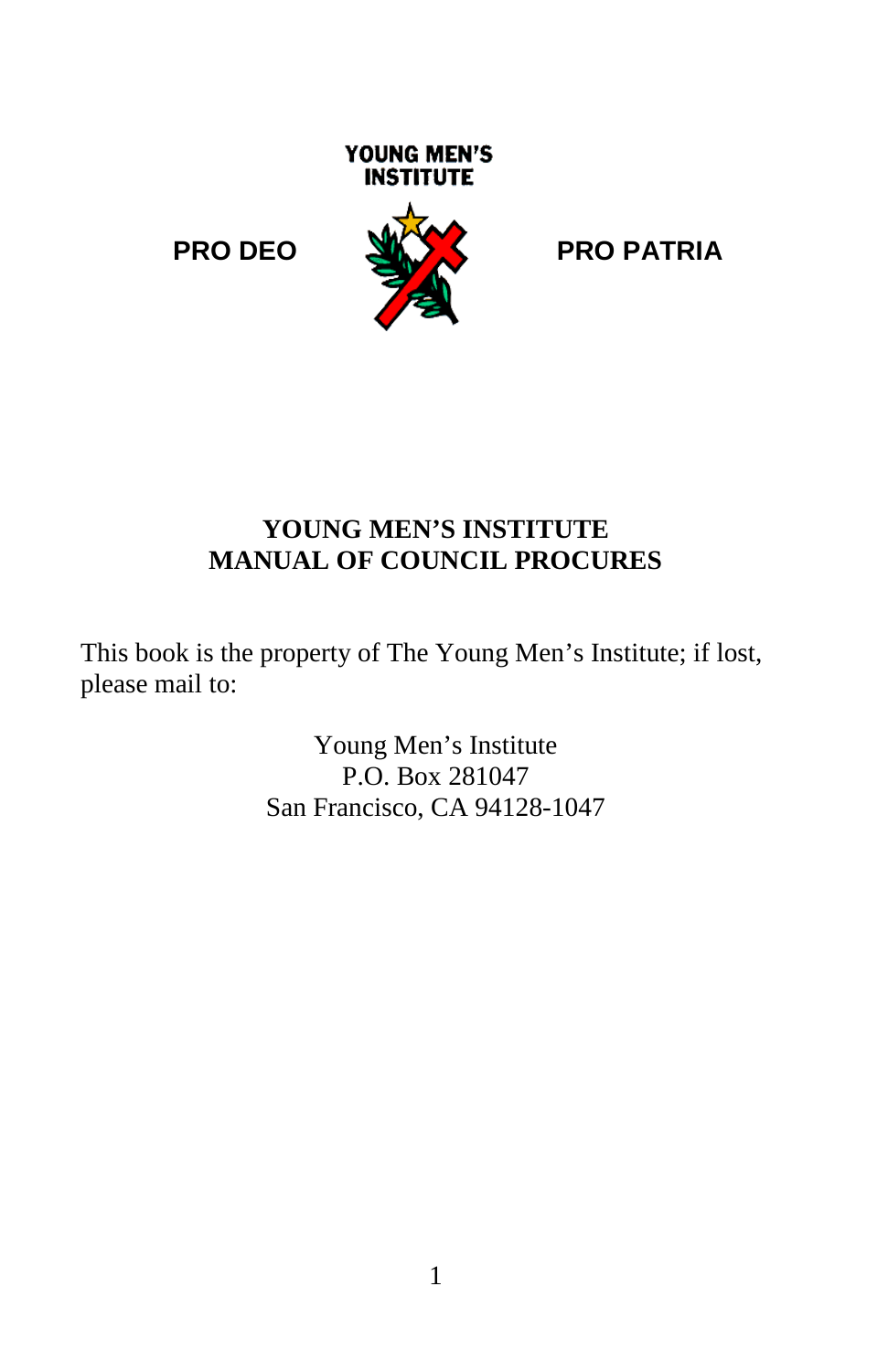## **OFFICIAL YMI PRAYER**

#### *For Young Men's Institute members and their families.*

Oh God, who has created all men to know, love, and serve You, through the intercession of St. Joseph, Protector of the Holy Family and Patron of the Young Men's Institute, grant us the grace and strength by our prayers, works and example to draw ever closer to you. Guide and assist us to spread among our fellow men the kingdom of Your truth and love and peace. Amen.

#### **YMI MISSION STATEMENT**

The Mission of the YMI is to provide for the mutual aid and good will, the moral, intellectual and social improvement of its members, devotion to the Catholic Church, and loyalty to our country in accordance with its motto: "Pro Deo, Pro Patria – For God, For Country." To achieve this mission, the YMI dedicates itself to the education of its members in things Catholic, in things American, and in all things that will lead all men to their ultimate salvation.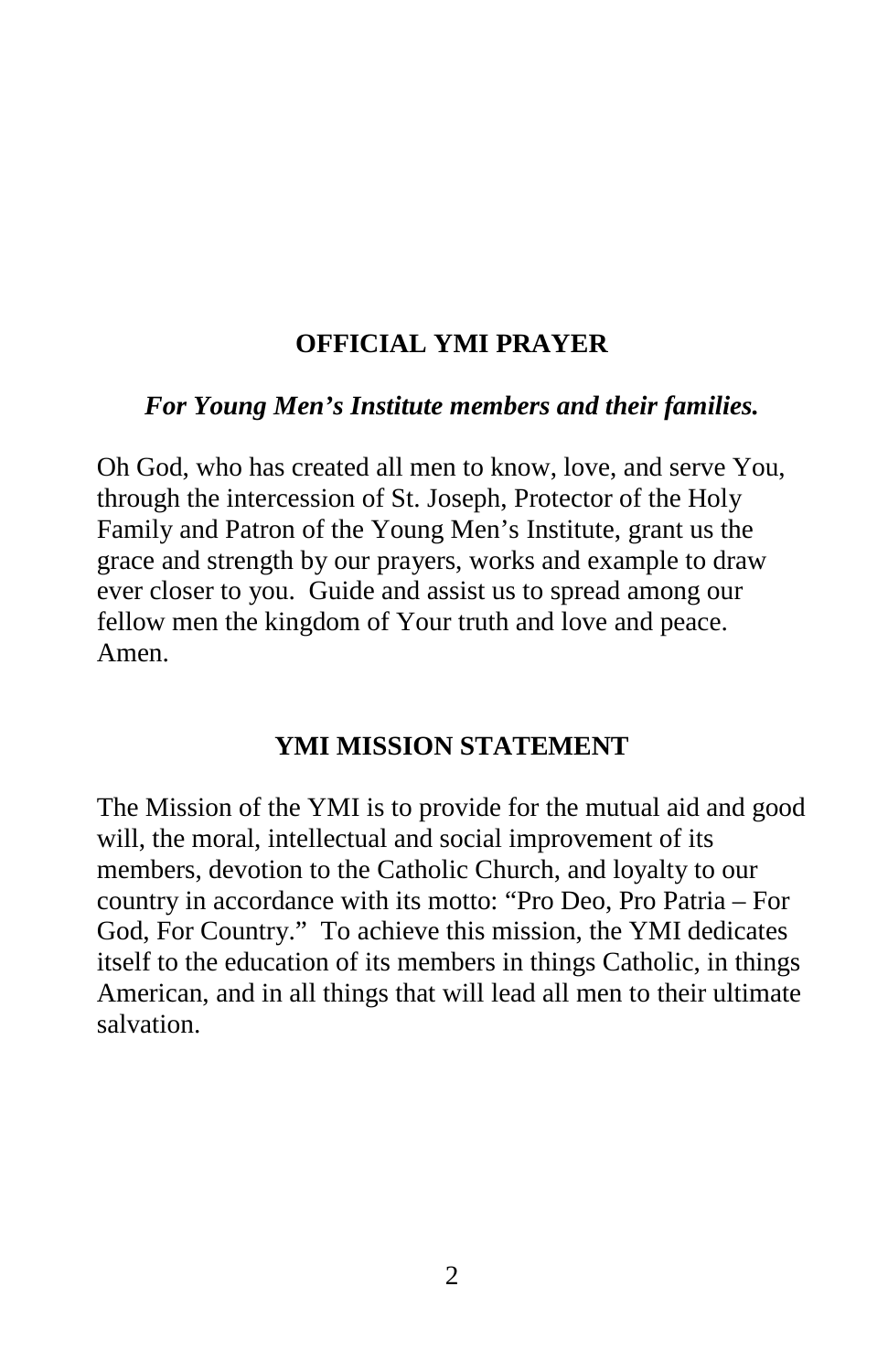## TABLE OF CONTENTS

| Hosting a joint YMI Council YLI Institute Installation36 |  |
|----------------------------------------------------------|--|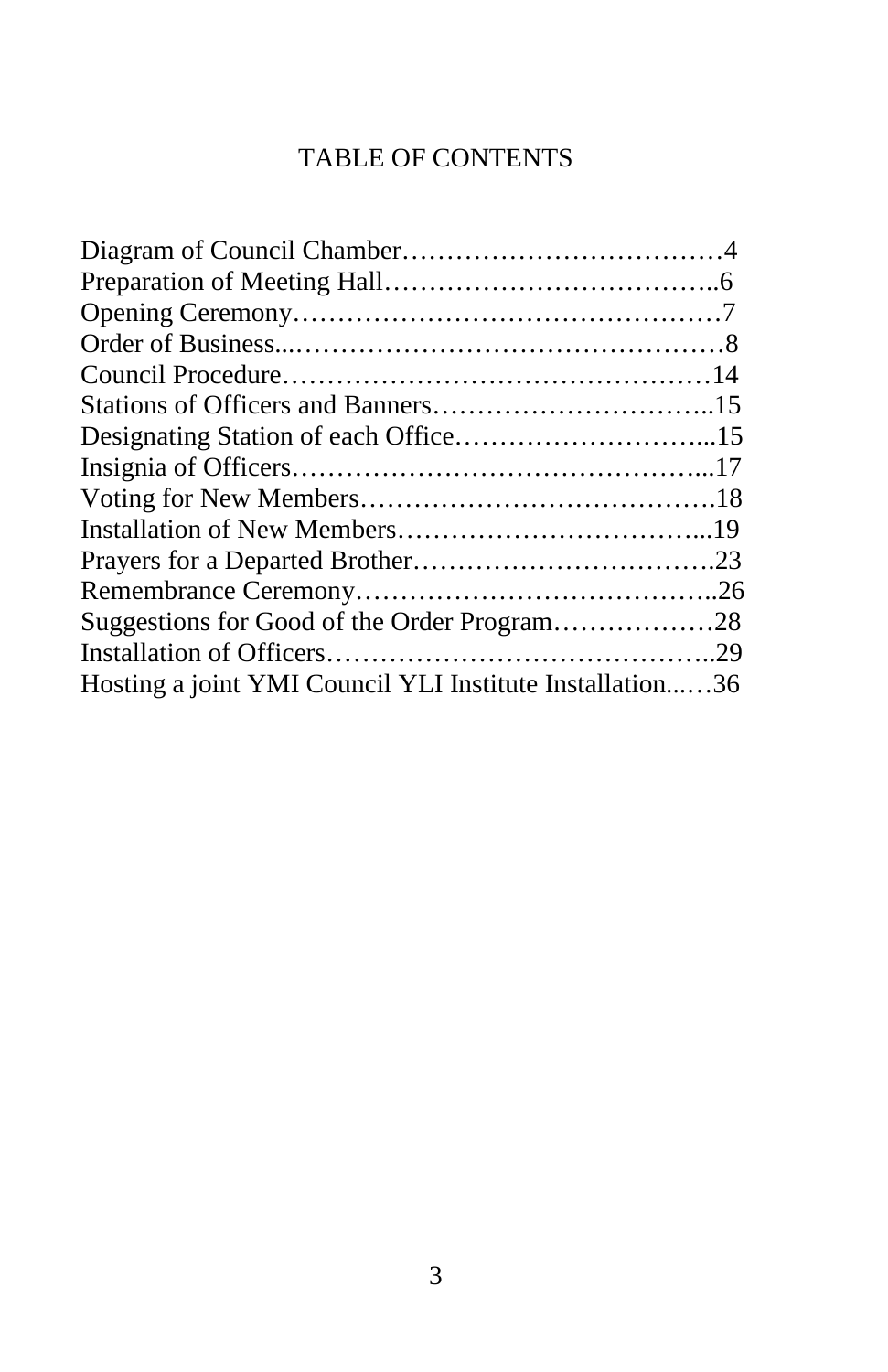| R.S.          |    | Ch. P. P.P.     | F.S. Tr.     |
|---------------|----|-----------------|--------------|
|               |    |                 |              |
|               |    |                 |              |
| $\mathbf{M}.$ |    |                 |              |
|               |    |                 |              |
|               |    |                 |              |
|               |    |                 | E.C.         |
| S.V.P.        |    | Salutatory      | E.C.<br>E.C. |
| C.D.          |    | (X)             | E.C.         |
|               |    |                 |              |
|               |    |                 |              |
|               |    |                 |              |
|               | S. | F.V.P. D.D.G.P. |              |
|               |    |                 |              |
|               |    |                 |              |
|               |    |                 |              |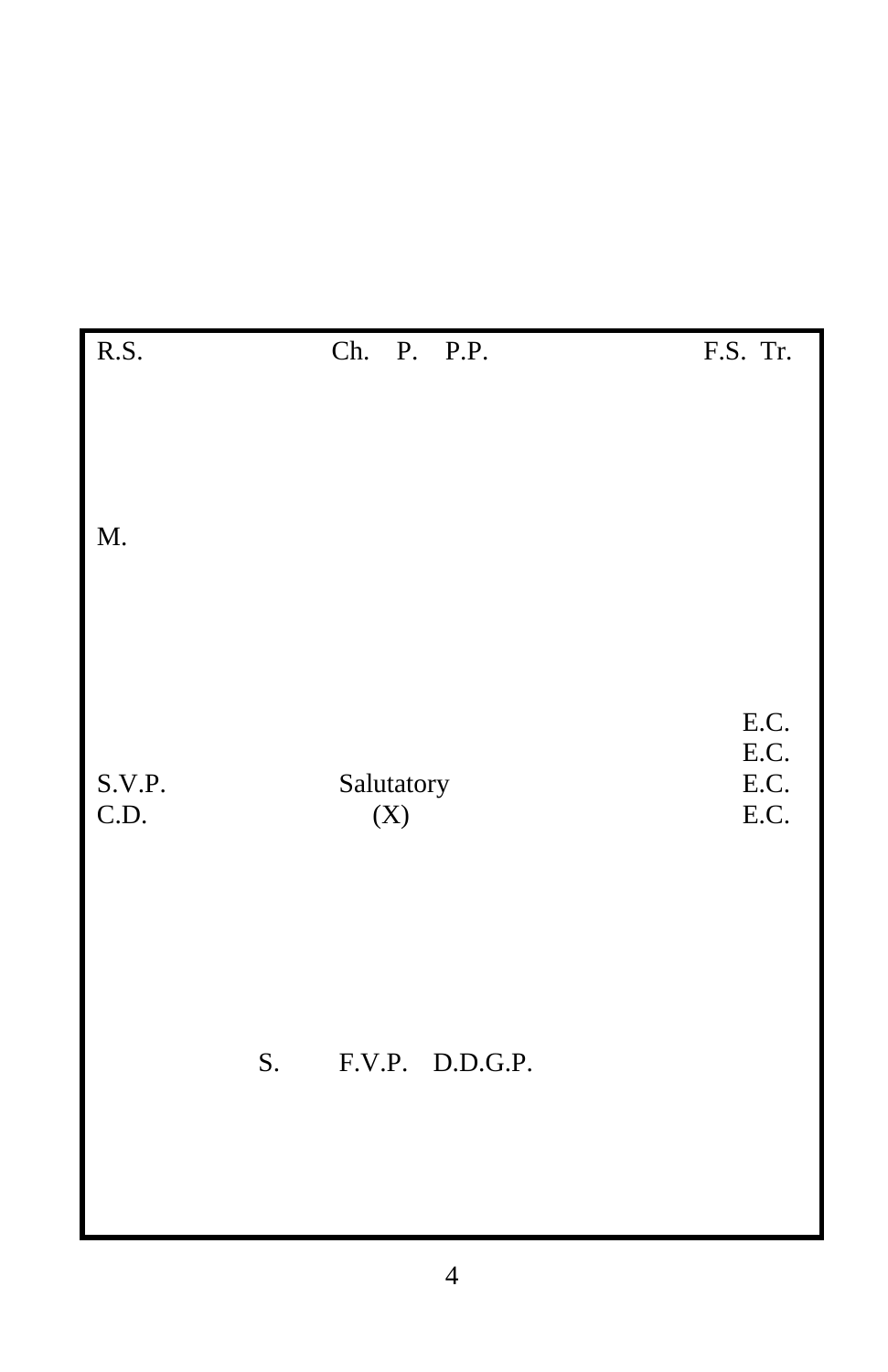## Diagram A.

## (Formal meeting setup)

Key to Diagram A. (See Diagram A)

| Ch          | Chaplain                               |
|-------------|----------------------------------------|
| P           | President                              |
| <b>PP</b>   | Past President                         |
| <b>FVP</b>  | <b>First Vice President</b>            |
| <b>SVP</b>  | <b>Second Vice President</b>           |
| EC          | <b>Executive Committee Members</b>     |
| <b>RS</b>   | <b>Recording Secretary</b>             |
| <b>FS</b>   | <b>Financial Secretary</b>             |
| Tr          | <b>Treasurer</b>                       |
| M           | Marshal                                |
| <b>DDGP</b> | <b>District Deputy Grand President</b> |
| CD          | Council Deputy                         |
| S           | Sentinel                               |
|             |                                        |

On entering Council Chamber while a meeting is in progress, proceed from entrance along line marked to point  $(X)$  and there give the signs of Salutation and Obedience to the President; then proceed to either side of Council Chamber and to a seat.

On leaving Council Chamber while a meeting is in progress, proceed to the Salutatory and there give the signs of Salutation to the President; then proceed to an exit.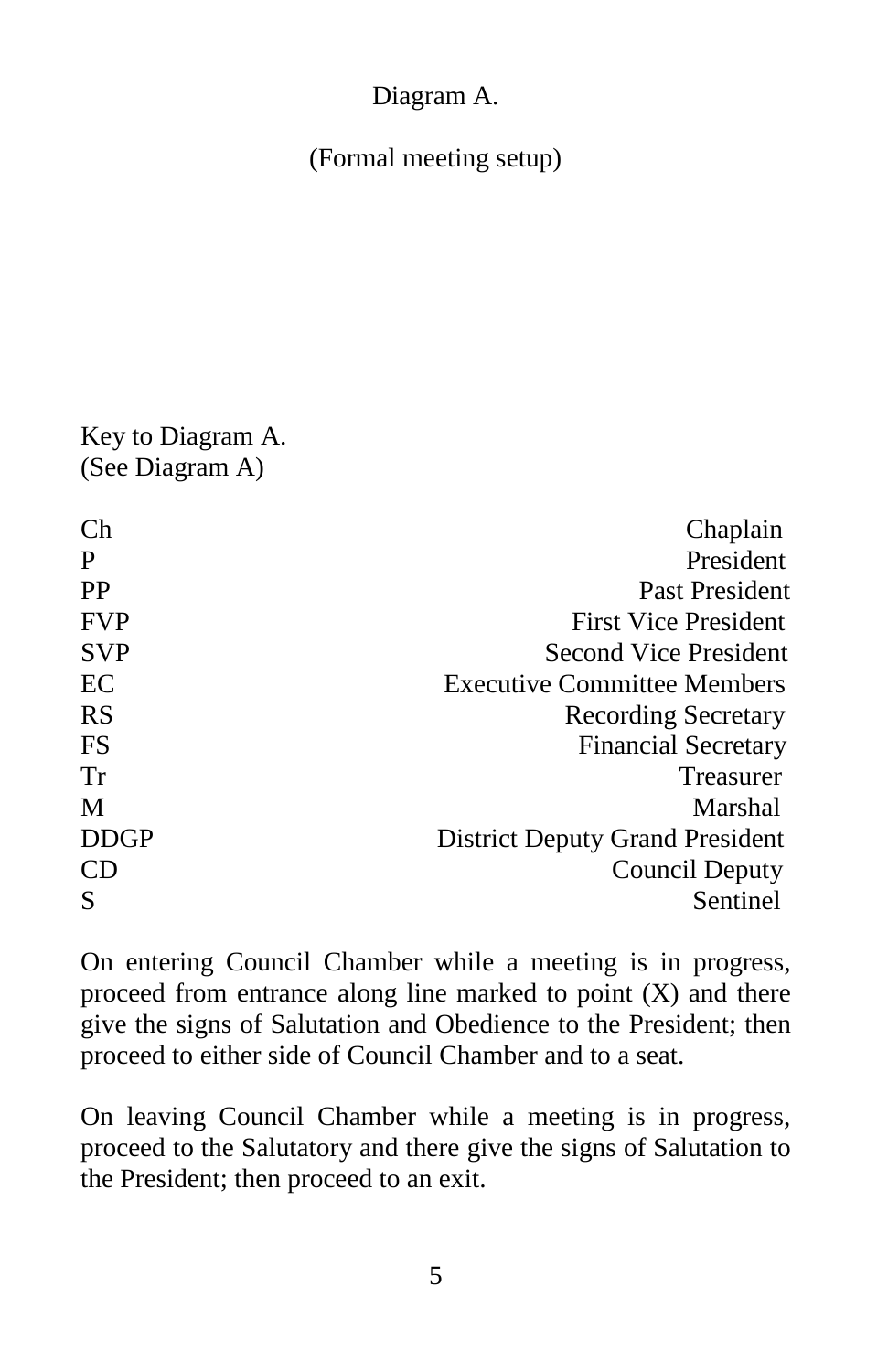### **PREPARATION OF MEETING HALL**

*Prior to the time fixed for the meeting, the Marshall shall see that the Scroll containing the "Credo", the National Flag, and the Institute Scarf is placed on the Salutatory.*

*The Institute Scarf should be placed on the Salutatory with the Emblem on the side towards the station of the First Vice President, the National Flag shall be spread full length with the stars to the left, the "Credo" resting on the flag.*

*The Marshal shall place the designated banners at the stations of the President, First Vice President, Second Vice President, and that of the Executive Committee. (See: Stations of Officers)*

*At the station of each officer of the Council, he shall place the regalia designated for each respective officer. (See: Insignia of Officers)*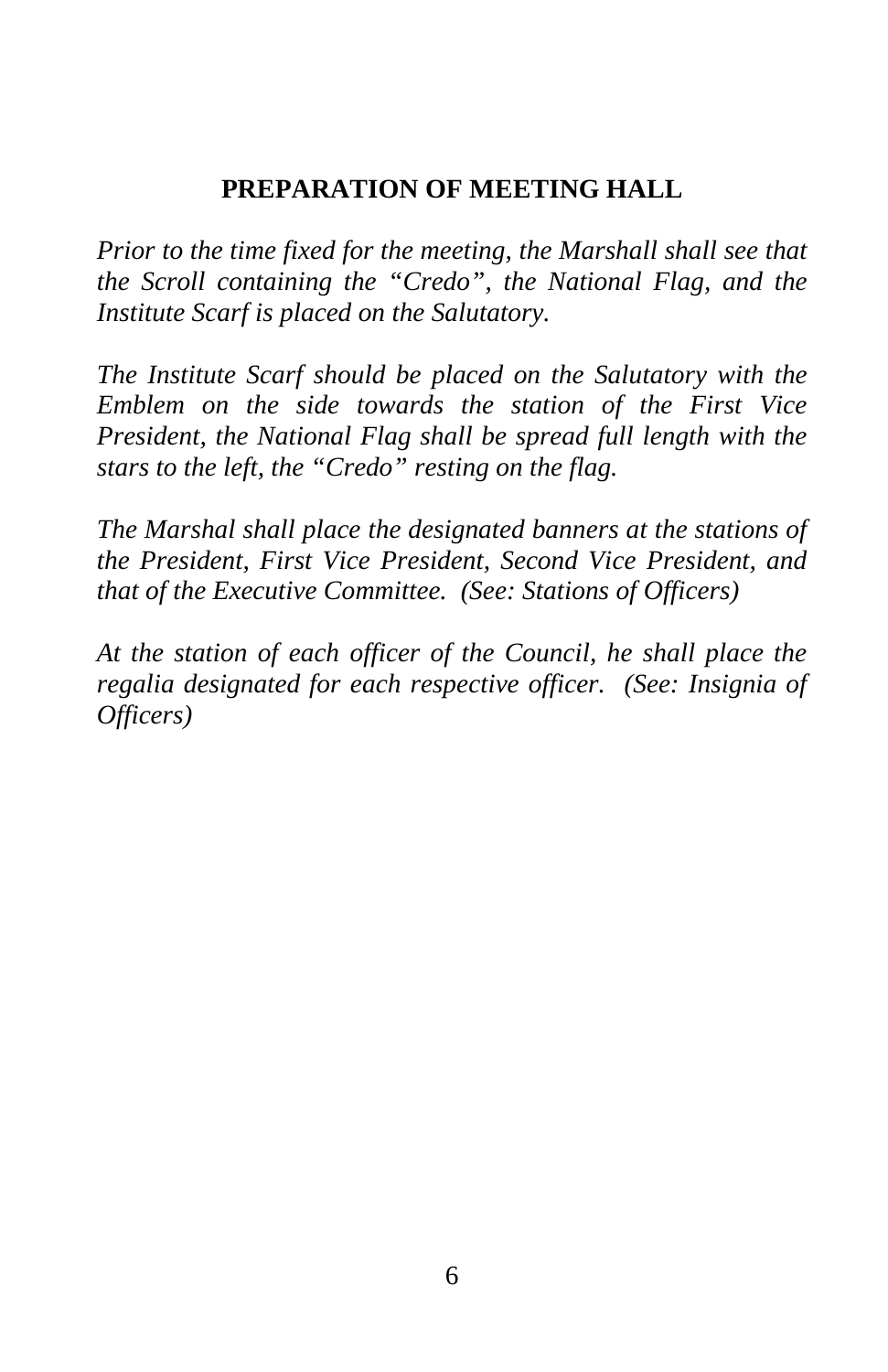#### **OPENING CEREMONY**

*When the meeting is about to start, the President, standing at his station, will fill any vacancies of offices and will rap the gavel and say:*

PRESIDENT – This meeting will come to order. Worthy Officers, take your stations. Worthy Marshal, are all present entitled to remain?

> *Marshal will proceed to the Salutatory, give the signs of Salutation and Obedience to the President, and having received the sign of Obedience from the President, will say:*

MARSHAL – Worthy President, I find that all present are entitled to remain.

PRESIDENT – Worthy Marshal, is the Council Chamber properly prepared for our meeting?

MARSHAL – It is, Worthy President. At the Salutatory is the Credo to remind us of loyalty to Faith, the flag of our Nation to remind us of loyalty to Country, and the emblem of our Order to remind us of loyalty to our fellow members.

PRESIDENT – "Pro Deo."

MARSHAL – "Pro Patria."

*(Marshal gives signs of Salutation and Obedience and takes his station.)*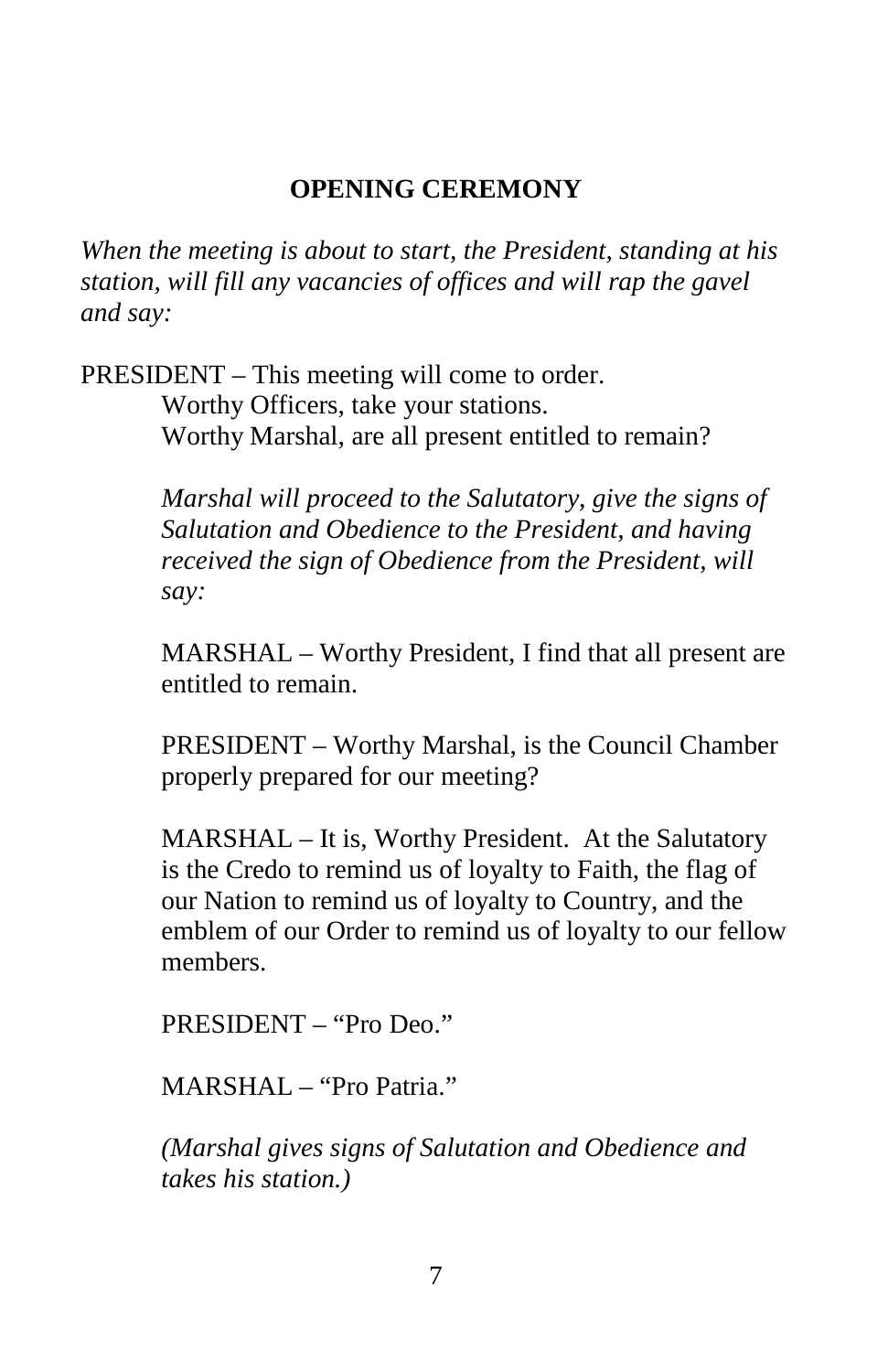#### OPENING SONG

PRESIDENT – *(optional)* We will now sing the Opening Song. *(The President raps for all to rise.) (The Opening Song may be anything selected by the Council.)*

> YMI Song *(Words by Br Marty Procaccio, PGP Council #84)*

We are the Young Men's Institute For God and Country our motto is absolute In 1883, a vision came to be The heart and the spirit of YMI…

Let us perpetuate the good And share the joy and the love of brotherhood In faith and charity We join in harmony And sing praise to Y-M-I

#### **OPENING PRAYER**

PRESIDENT – Reverend Chaplain, will you kindly recite the opening prayer? *(In the absence of the Chaplain, the Second Vice President, or other member designated by the President, will recite the opening prayer.)*

#### **OPENING PRAYER**

Come, O Holy Spirit, fill the hearts of Your faithful and enkindle in them the fire of Your Love. Send forth Your spirit, and they shall be created. And You shall renew the face of the earth. --- Let us pray.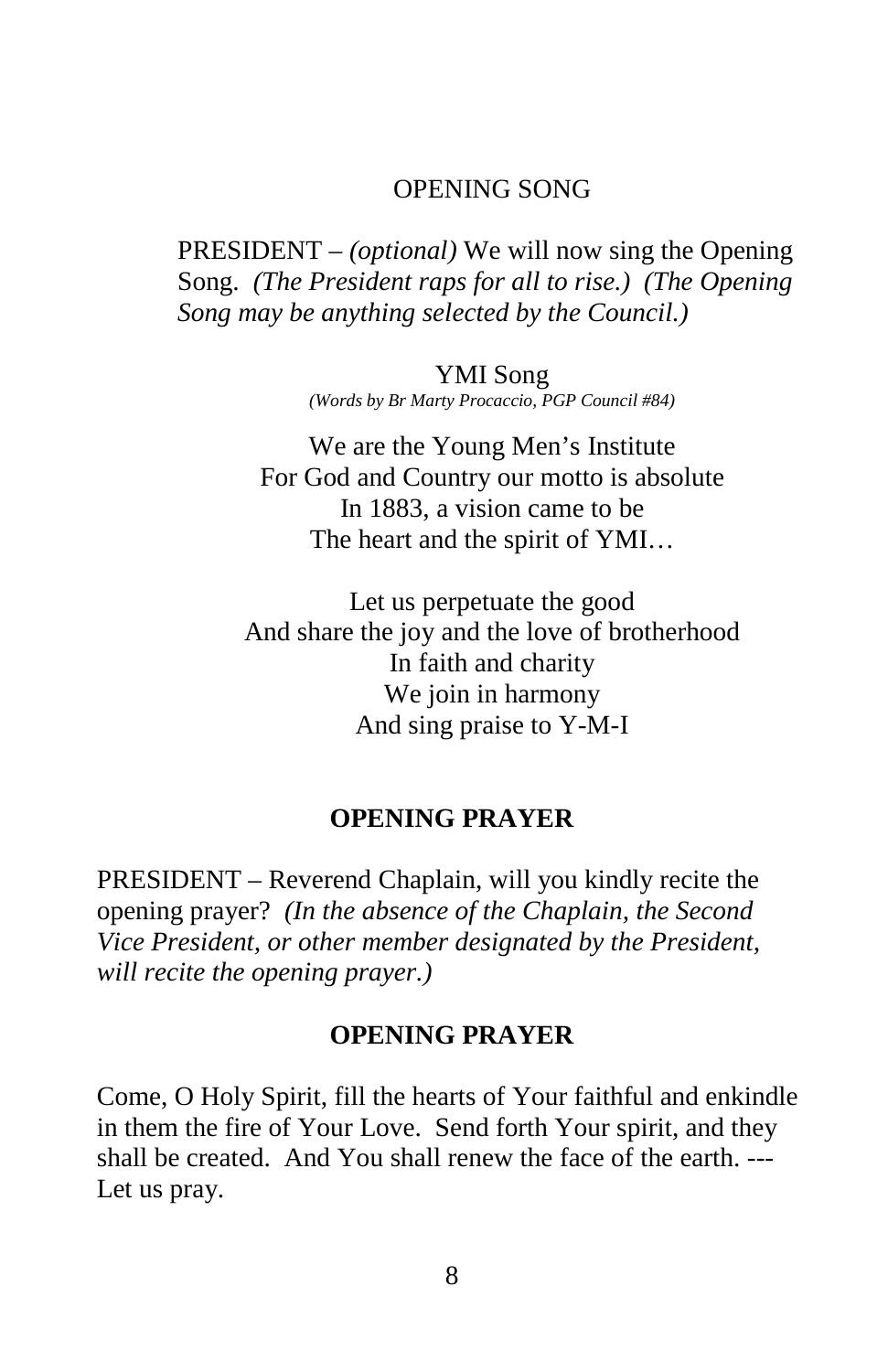O God, Who by the light of the Holy Spirit, did instruct the hearts of the faithful, grant us, by the same Spirit, to relish what is right and evermore to rejoice in His consolation, through Christ our Lord. Amen.

Our Father…; Hail Mary…; and Glory Be to the Father…

## **PLEDGE OF ALLEGIANCE**

PRESIDENT – The Marshal will now lead the Pledge of Allegiance to the Flag.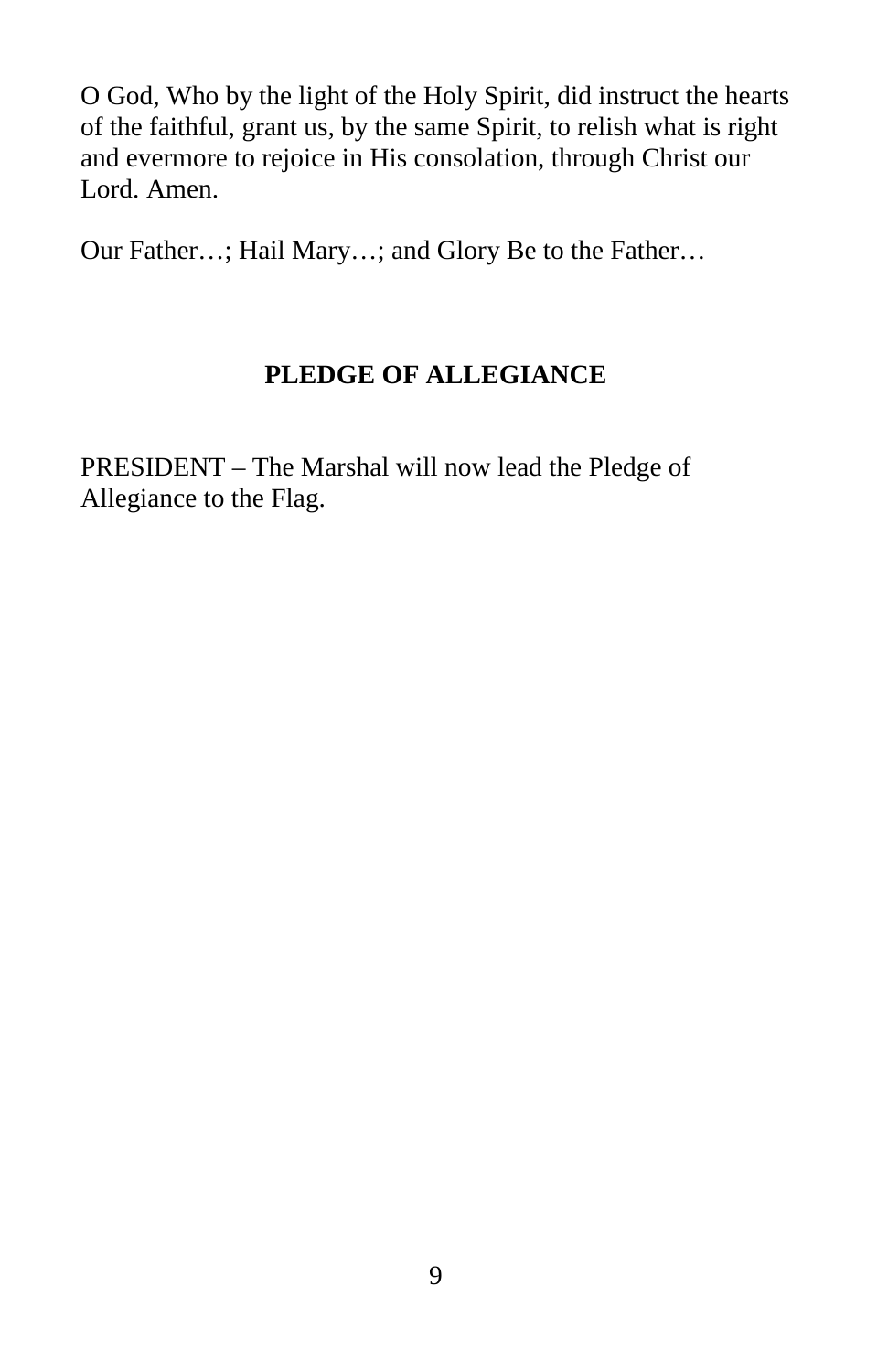## **ORDER OF BUSINESS**

- 1. Roll Call of Officers
	- a. Recording Secretary reads roll, Marshal answers.
- 2. Reading of Minutes
	- a. Read by the Recording Secretary
	- b. Corrections by members.
	- c. Approval and signing by the President.
- 3. Installation of Officers
	- a. When appropriate. See: Installation Ceremony Handbook.
- 4. Statement of the Financial Secretary

PRESIDENT – *Worthy Financial Secretary, please read the receipts since the last report.*

FINANCIAL SECRETARY – *reads the receipts.*

5. Statement of the Treasurer

PRESIDENT – *Worthy Treasurer, have you received and receipted for those funds designated by the Financial Secretary?*

TREASURER – *I have (have not), Worthy President.*

PRESIDENT - *Worthy Treasurer, you will give a statement of the condition of the funds of this Council.*

TREASURER – *Reads his report containing the breakdown of funds and total worth of the Council.*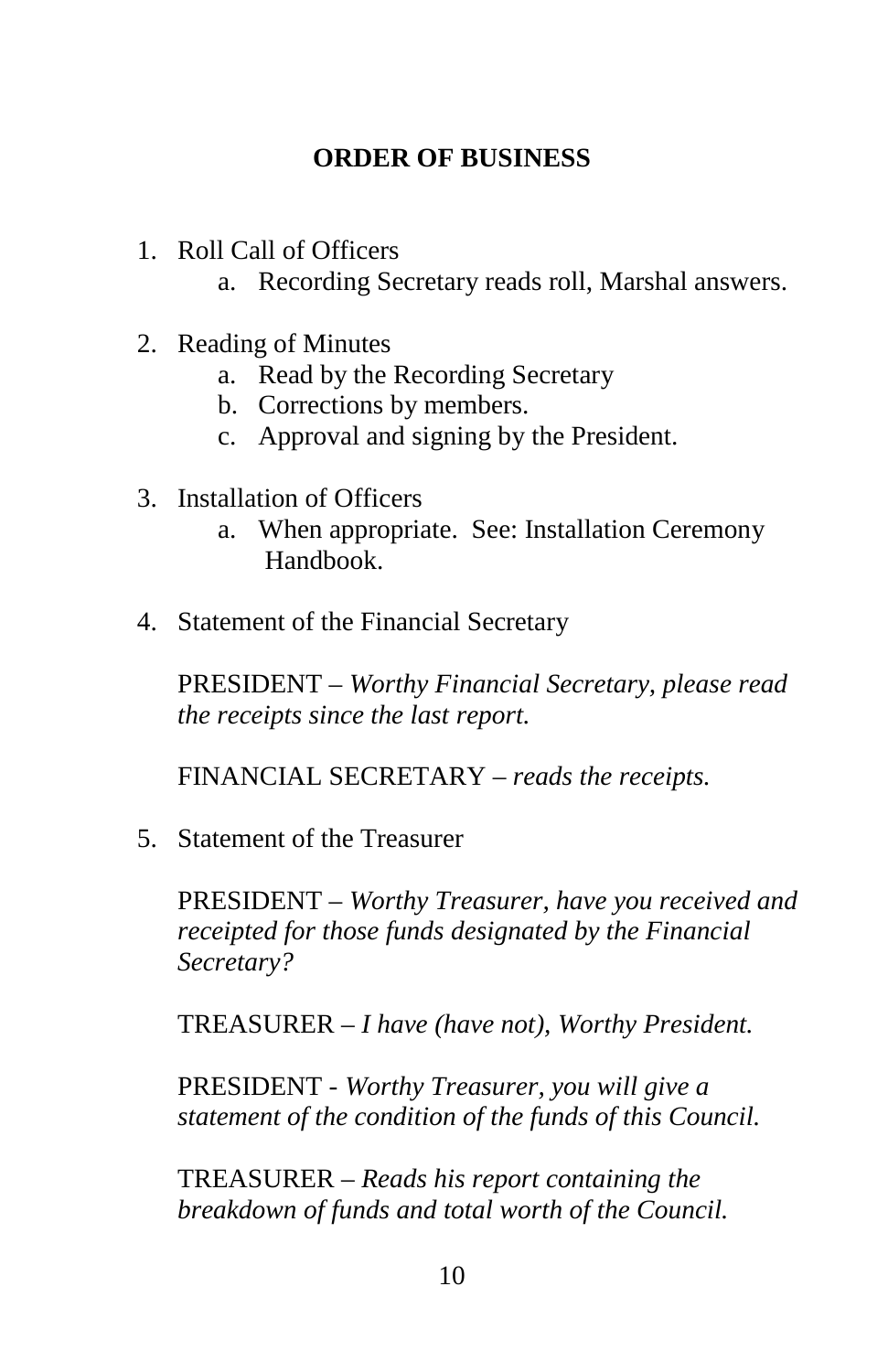- 6. Reading of the Bills
	- a. Reading of the bills by the Recording Secretary
	- b. Presentation of bills by Marshal to the Executive Committee.
- 7. Communications
- 8. Report of the Executive Committee

a. Chairman makes any recommendations of proposals before the committee to the members at large. b. Marshal receives approved bills from Executive Committee and presents to the Treasurer.

- 9. Propositions for Membership *Any propositions on hand are read by the Second Vice President for approval by the members at large.*
- 10. Voting for Candidates

PRESIDENT – *All those in favor of approving the candidates, please say, "Aye." Those apposed say, "No." The motion is passed (or failed).*

11. Initiation Ceremony

Application forms roll cards, signatures, and collection of fees and dues by the Financial Secretary are to be completed before the prospective member(s) is initiated.

When directed by the President, the Marshal should conduct the candidate(s) to the Salutatory and have them stand facing the Station of the President. The Marshal should introduce each candidate and then stand to one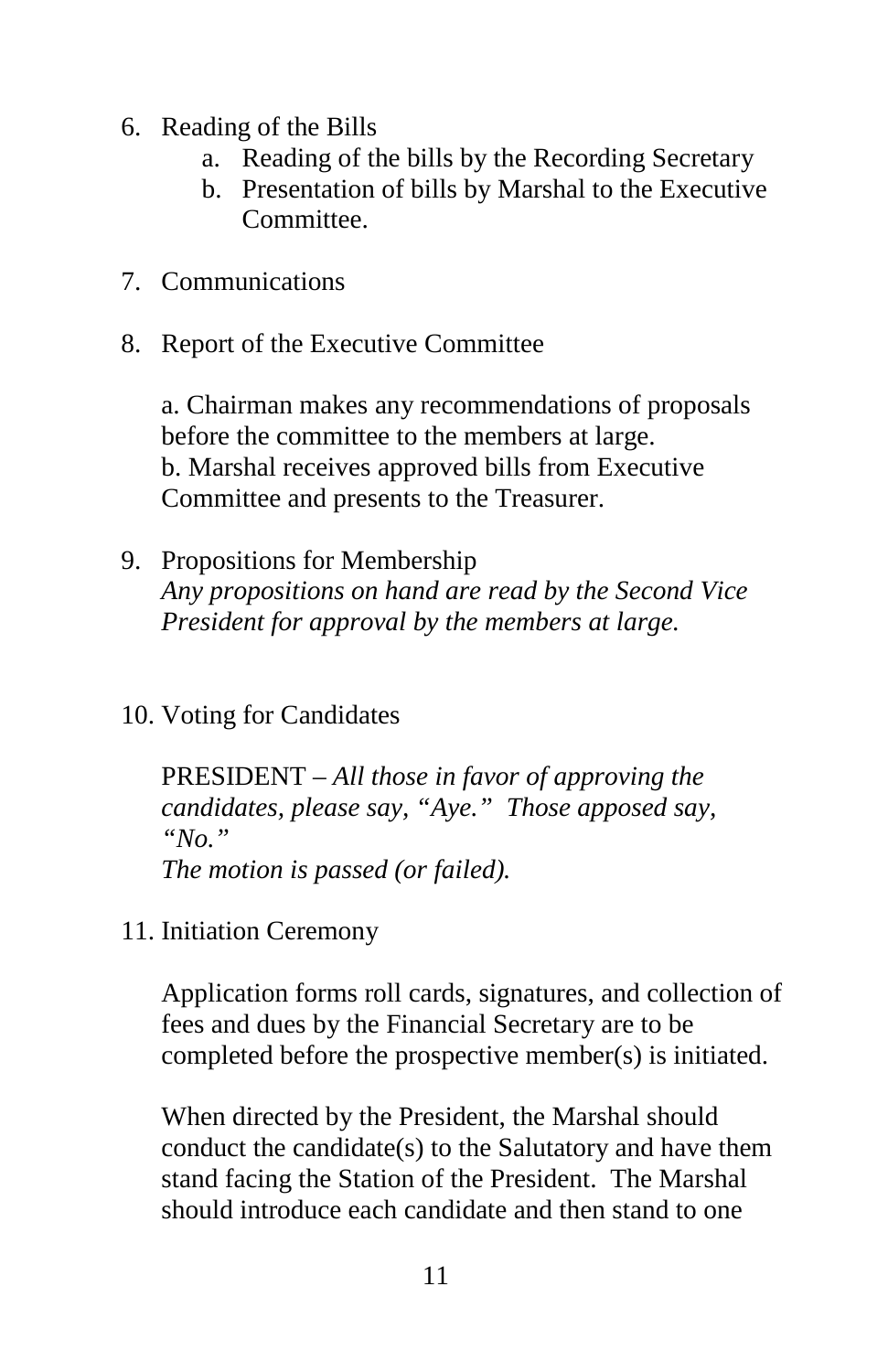side of them during the Ceremony. (The sponsor(s) may stand behind their respective candidate.)

The President, if he wishes, will ask the District Deputy Grand President, if present, or other member to conduct the Initiation Ceremony. Before the conclusion of the Ceremony, if the Chaplain is present, he should be called upon to give his blessing to the new member(s) and to all the members present. Any further instructions may also be given to the new member(s) in accordance with the customs of the Council, including dates, time of regular Council meetings, activities, and a copy of the Council By-Laws, if available.

### **INITIATION CEREMONY**

- 12. Reports of Officers and Committees
	- a. Reports of Officers. Officers will make reports only on those subjects concerning their office.
	- b. All other standing committees.
	- c. All other special committees.
- 13. Unfinished Business
- 14. Payment of the Bills
- 15. New Business
- 16. Good of the Order
- 17. Adjournment

PRESIDENT – The work of our meeting is now completed. Let us not forget the standard under which we are proud to be enrolled. The Officers will please remove their insignia of office and hand them to the Worthy Marshal.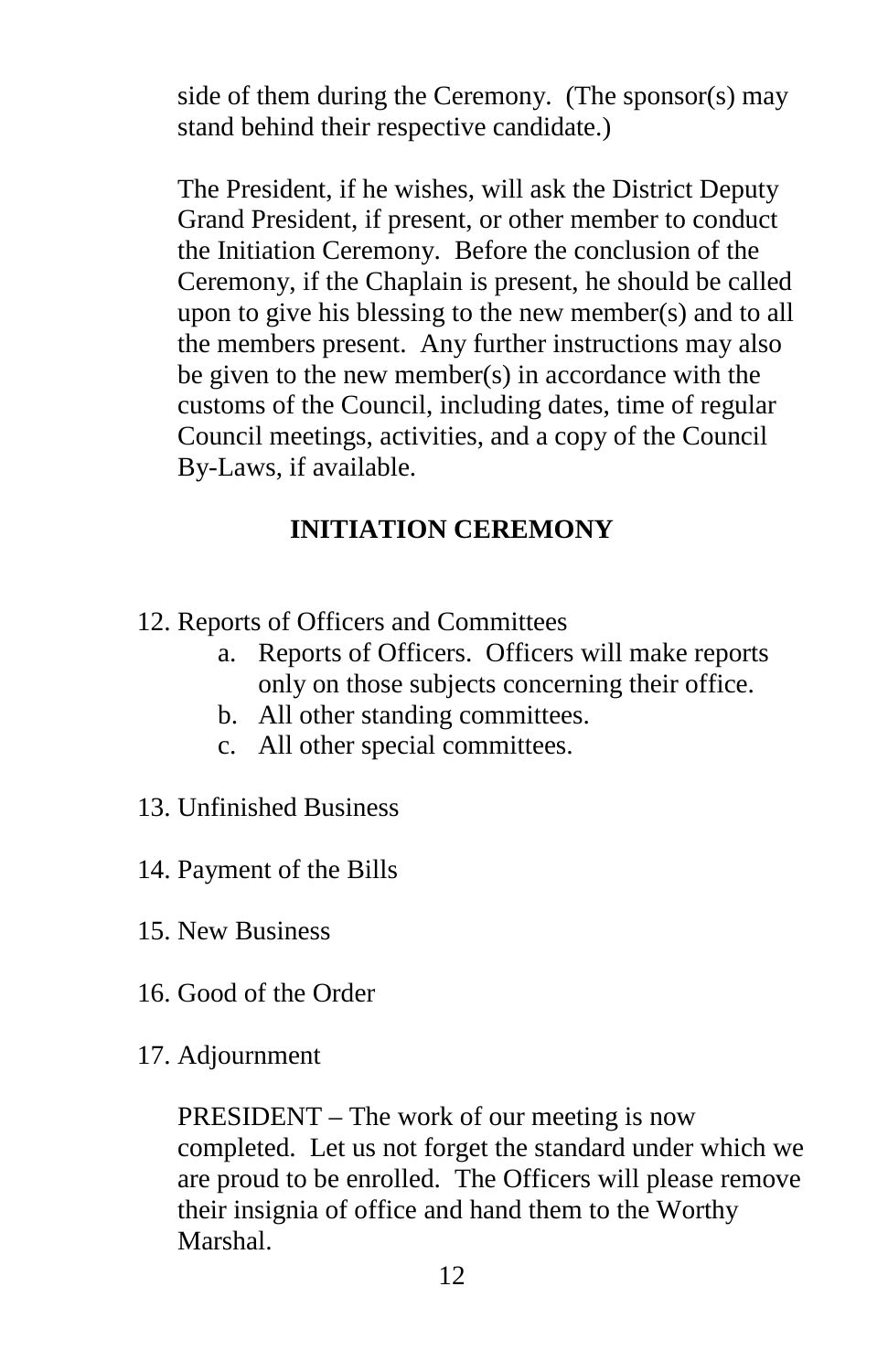18. Closing Prayer

PRESIDENT – Let us pray for our deceased Brothers. Reverend Chaplain, will you recite the closing prayer? *Raps for all to rise.*

CHAPLAIN – God, Who has created all men to know, love and serve You, through the intercession of St. Joseph, Protector of the Holy Family and Patron of the Young Men's Institute, grant us the grace and strength by our prayers, works and example to draw ever closer to You. Guide and assist us to spread among our fellow men the kingdom of Your truth and love and peace. Amen.

19. Closing Song

*(optional)* PRESIDENT – Let us sing our closing song.

PRESIDENT – I now declare this meeting adjourned until the next regular meeting, which will be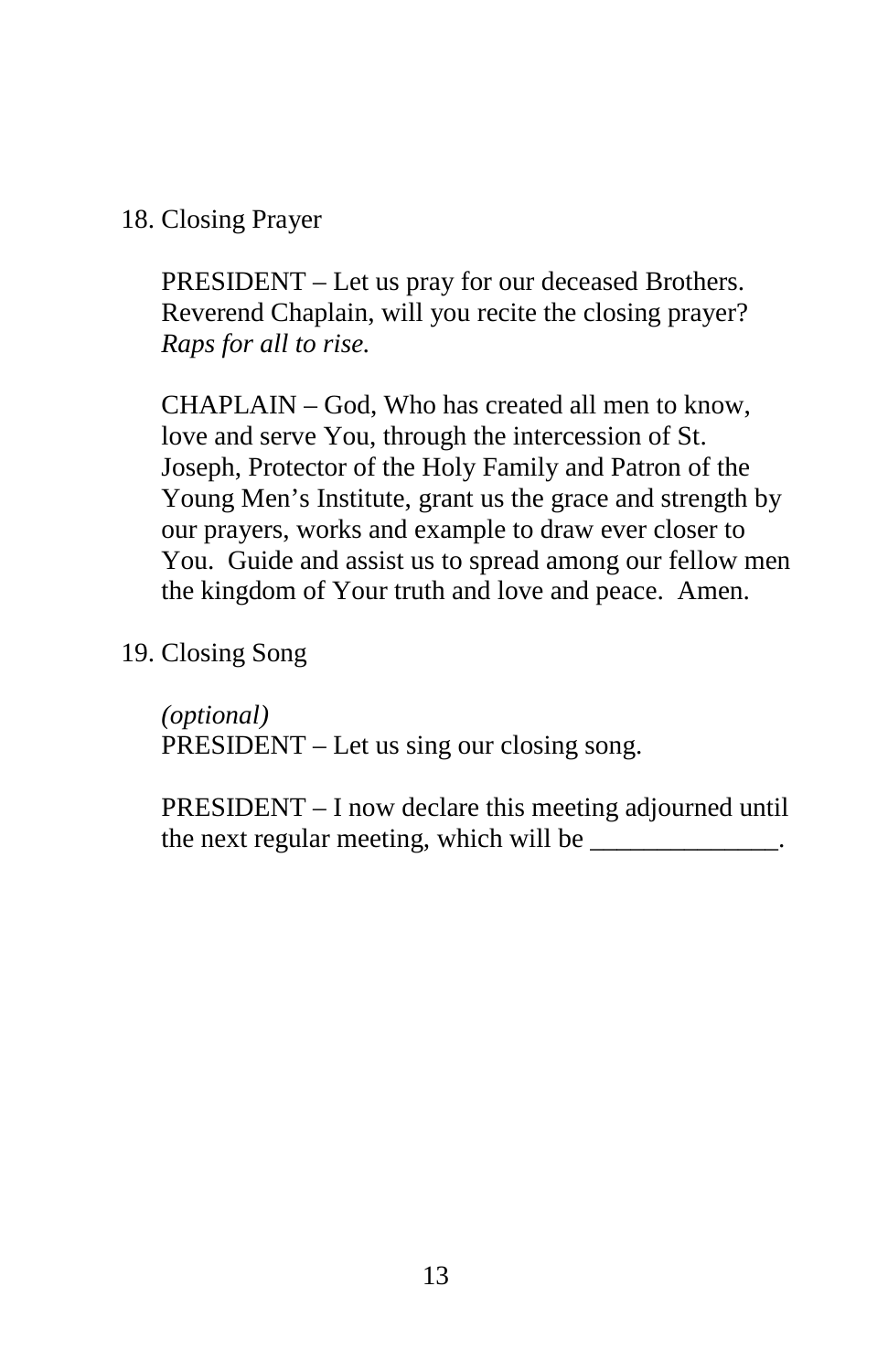## COUNCIL PROCEDURE

Members entering the Council Chamber, while a Council is in session, shall proceed to the Salutatory where the signs of Salutation and Obedience are to be given to the President; then proceed to take an appropriate seat.

Members desiring to leave while a Council is in session, will rise and proceed to the Salutatory where the signs of Salutation and Obedience are given to the President; then the member may exit the meeting chamber.

Except during the Ceremonies of Initiation and Installation of Officers, no member shall pass between the Salutatory and the station of the President.

Officers and members leaving under instructions from the President will first proceed to the Salutatory and give the sign of Salutation and Obedience before departing.

When a vote is taken on any question, the President shall say: "The ayes (or noes) have it, and the motion is carried (or fails)." In all cases where a division is called for and vote is taken by count of members, the Marshal shall count the vote and announce the result to the President who shall announce it to the Council.

The President shall not relinquish his station or his authority during the Good of the Order session but the program or speaker(s) of the evening will be presented and allowed to speak from the podium.

When a Grand Officer, members of another Council, or a special guest seek admission while a meeting is in session, the Sentinel, after determining that they are entitled to enter the Council Chamber, will rise and announce to the President the names of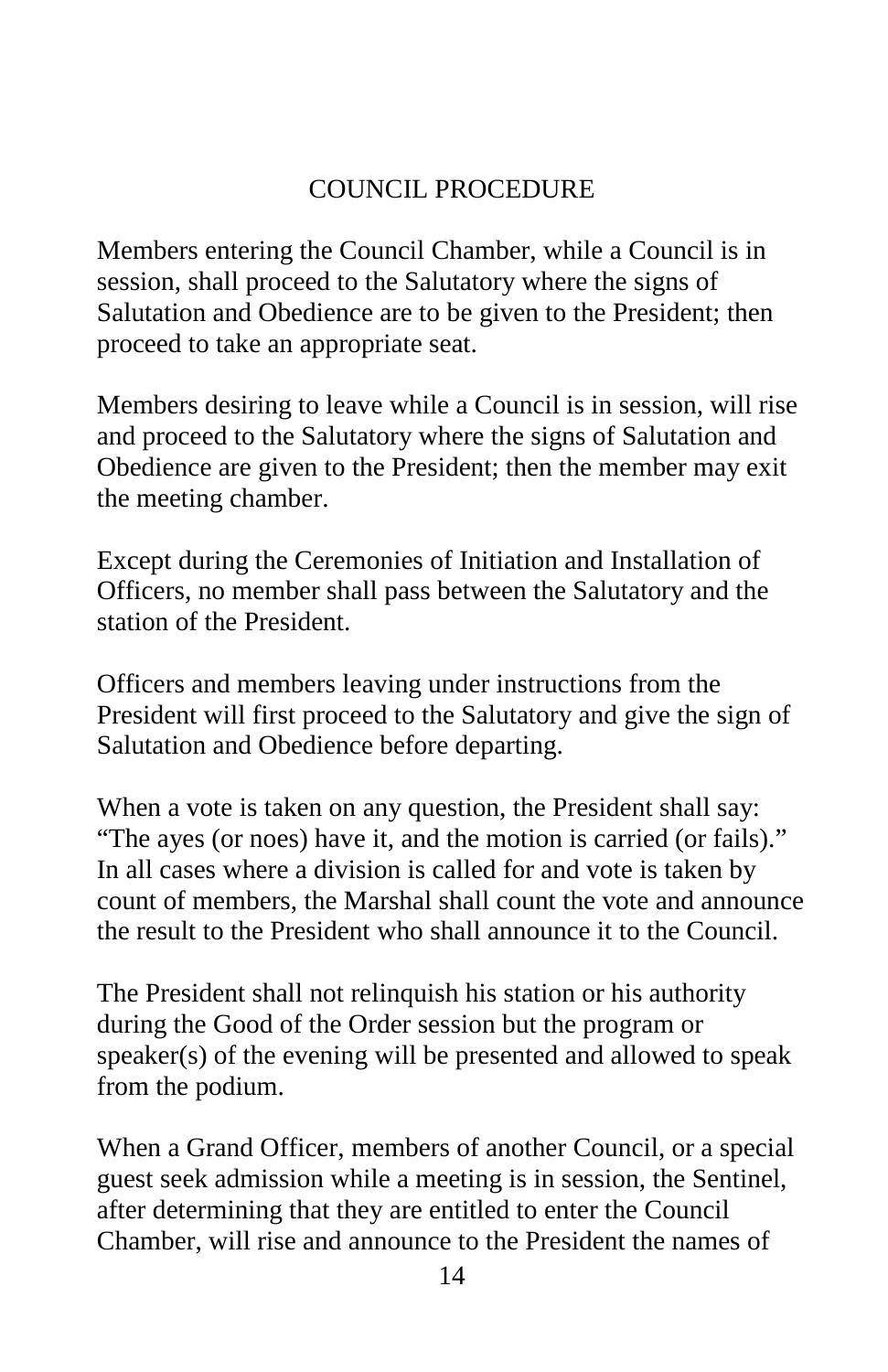the visitors who seek admission. The President will provide a suitable escort for the visitors and will rap for the members to rise and remain standing until the visitors are seated. If the visitor is the Grand President, upon being escorted to the station of the President, he shall be presented with the gavel, whereupon the Grand President will rap to seat the members and return the gavel to the President and then shall be seated in the chair of the Past President who will retire one seat to the left.

## STATIONS OF OFFICERS BANNERS DESIGNATING STATION OF EACH OFFICE

(See Diagram A)

Chaplain – Chair to the right of the President

Past President – Chair to left of the President

President – The President's station shall be marked by a Banner with a Red Cross on a White Field.

Three chairs are to be provided: center chair for the President (optional); chair to his right for the Chaplain; chair to his left for the Past President or Guest of Honor.

First Vice President – The First Vice President's station shall be marked by the banner with the National Shield. Two chairs shall be provided: center chair for the First Vice President; the chair to his right for the District Deputy/Council Deputy.

Second Vice President – The Second Vice President's station shall be marked by the banner with Gold Star on White Field. Two chairs shall be provided: one for the Second Vice President; one on his left for the Speaker (optional).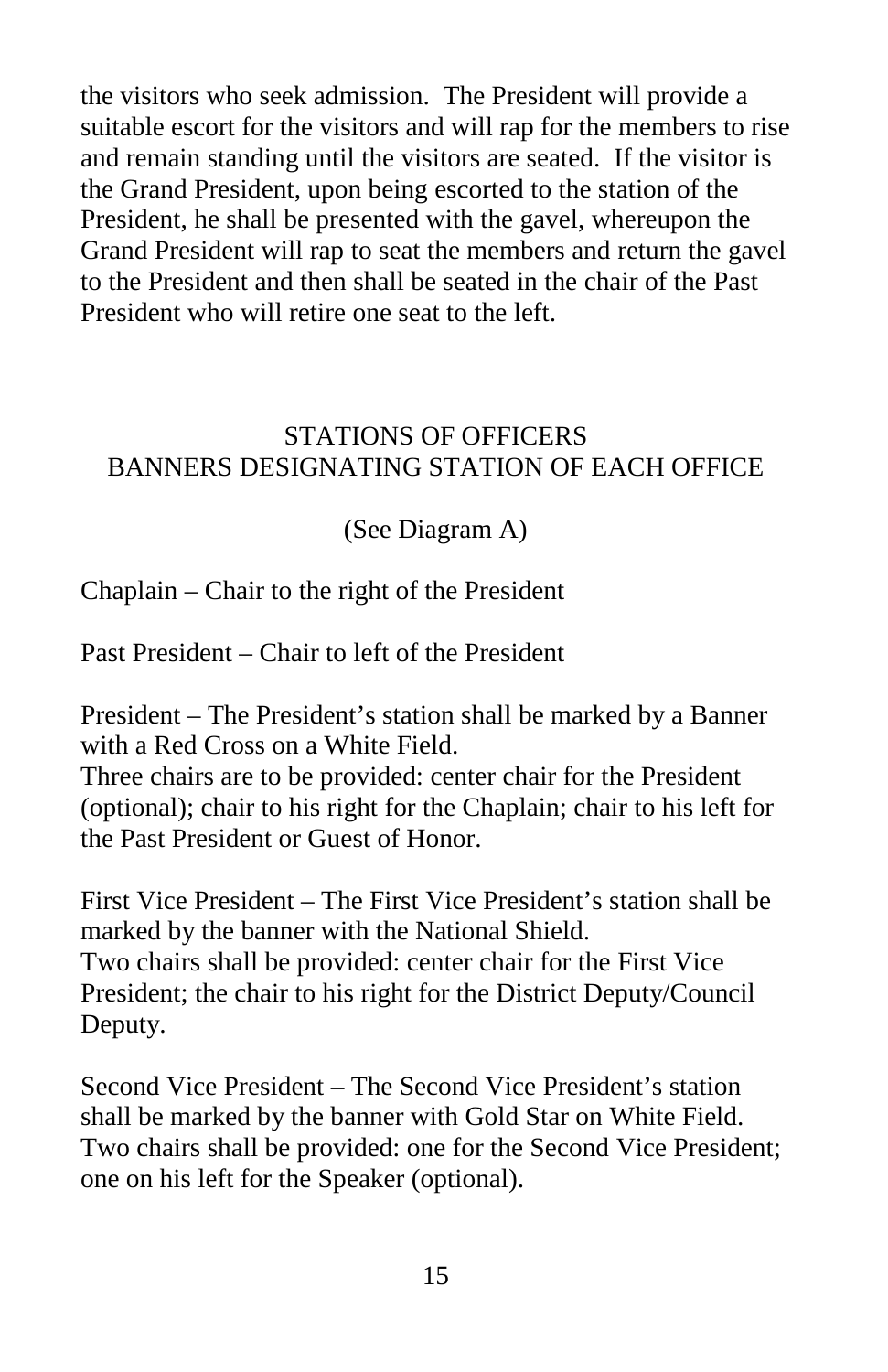Executive Committee – The station of the Executive Committee shall be marked by a banner with Palm Branch on White Field. Three or more chairs are provided according to the number of members of the Executive Committee, with the Chairman of the Committee occupying the center chair.

Recording Secretary – Desk at the right of the President.

Financial Secretary and Treasurer – Desk at the left of the President.

Marshal – Chair in front of and to the right of the President.

District Deputy/Council Deputy – When attending meetings of the Council in which he holds membership, if the Council be under his jurisdiction, he shall occupy the seat at the right of the First Vice President. When visiting a Council of his District, other than his, other than his own, he shall be given a seat at the station of the President.

Sentinel – Seated near the entrance of the meeting hall.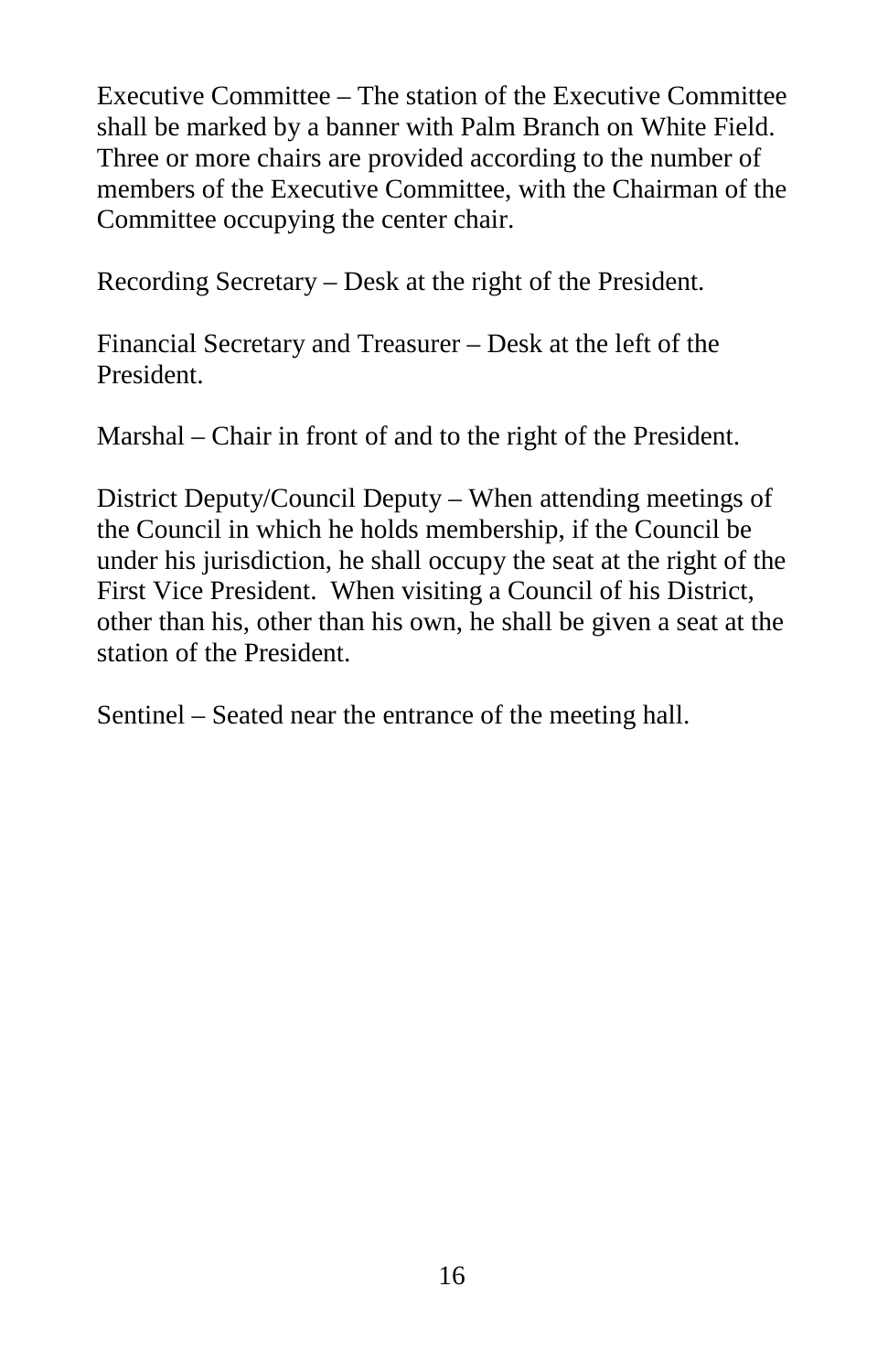## INSIGNIA OF OFFICERS

| Chaplain                     | <b>Upright Blue Cross with Rays</b>  |
|------------------------------|--------------------------------------|
| Past President               | Complete Emblem of YMI               |
| President                    | <b>Upright Red Cross</b>             |
| <b>First Vice President</b>  | <b>National Shield</b>               |
| <b>Second Vice President</b> | <b>White Star</b>                    |
| <b>Recording Secretary</b>   | Scroll and Quill                     |
| <b>Financial Secretary</b>   | Book of Accounts (open)              |
| Treasurer                    | <b>Crossed Keys</b>                  |
| Marshal                      | Fasces                               |
| Sentinel                     | <b>Bronze Cross</b>                  |
| <b>Executive Committee</b>   | Palm Branch                          |
| Good of the Order Chairman   | <b>Lighted Torch</b>                 |
| Council Deputy               | <b>Oblique White Cross with Rays</b> |
| <b>District Deputy</b>       | <b>Oblique Blue Cross with Rays</b>  |
| Salutatory                   | Scroll and Credo, Institute Scarf    |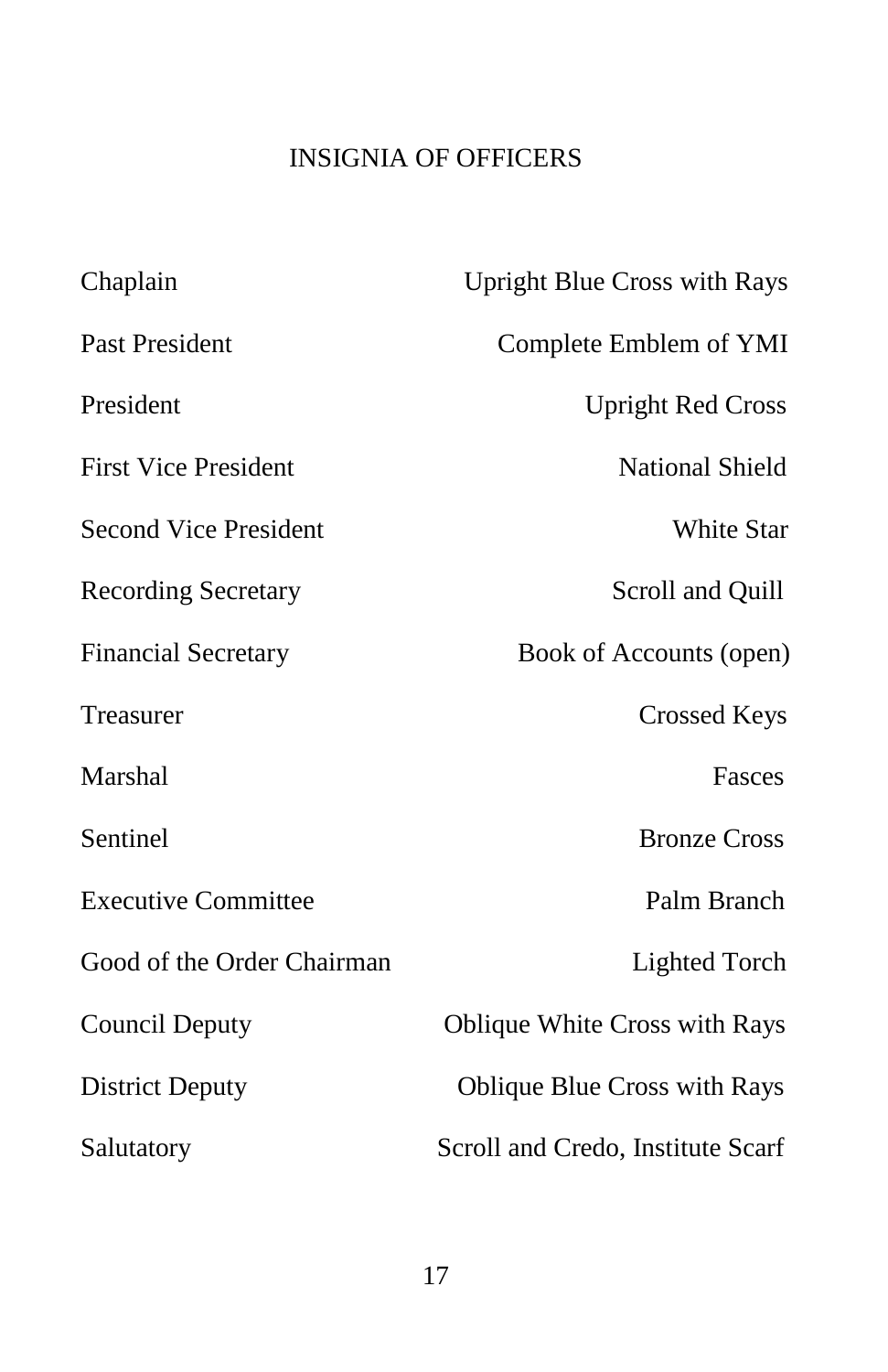## VOTING FOR NEW MEMBERS

President – Requests a motion and a second from the floor to accept the new members as read by the Second Vice President. He then shall take a vote. Upon passing of the motion, the President will have the Marshall escort the new member(s) to the Salutatory for installation. The President will have the installing officer (if one is selected) come to the President's station to initiate the new members. The sponsor(s) will stand behind the prospective new member to show a sign of support.

## YOUNG MEN'S INSTITUTE INITIATION CEREMONY

Preparations for the Initiation Ceremony:

Application forms roll cards, appropriate signatures, election of Candidates, and collection of fees and dues by the Financial Secretary are to be completed before the start of this Ceremony.

The application form should be given to the Second Vice President to be read when directed from the President.

The Marshal should conduct the Candidates to the Salutatory and have them stand facing the station of the President. When asked to do so by the President, the Marshal should introduce each Candidate and then stand to one side of them during the Ceremony.

The President, if he wishes, may appoint a member to conduct the Initiation Ceremony. Before the conclusion of the Ceremony,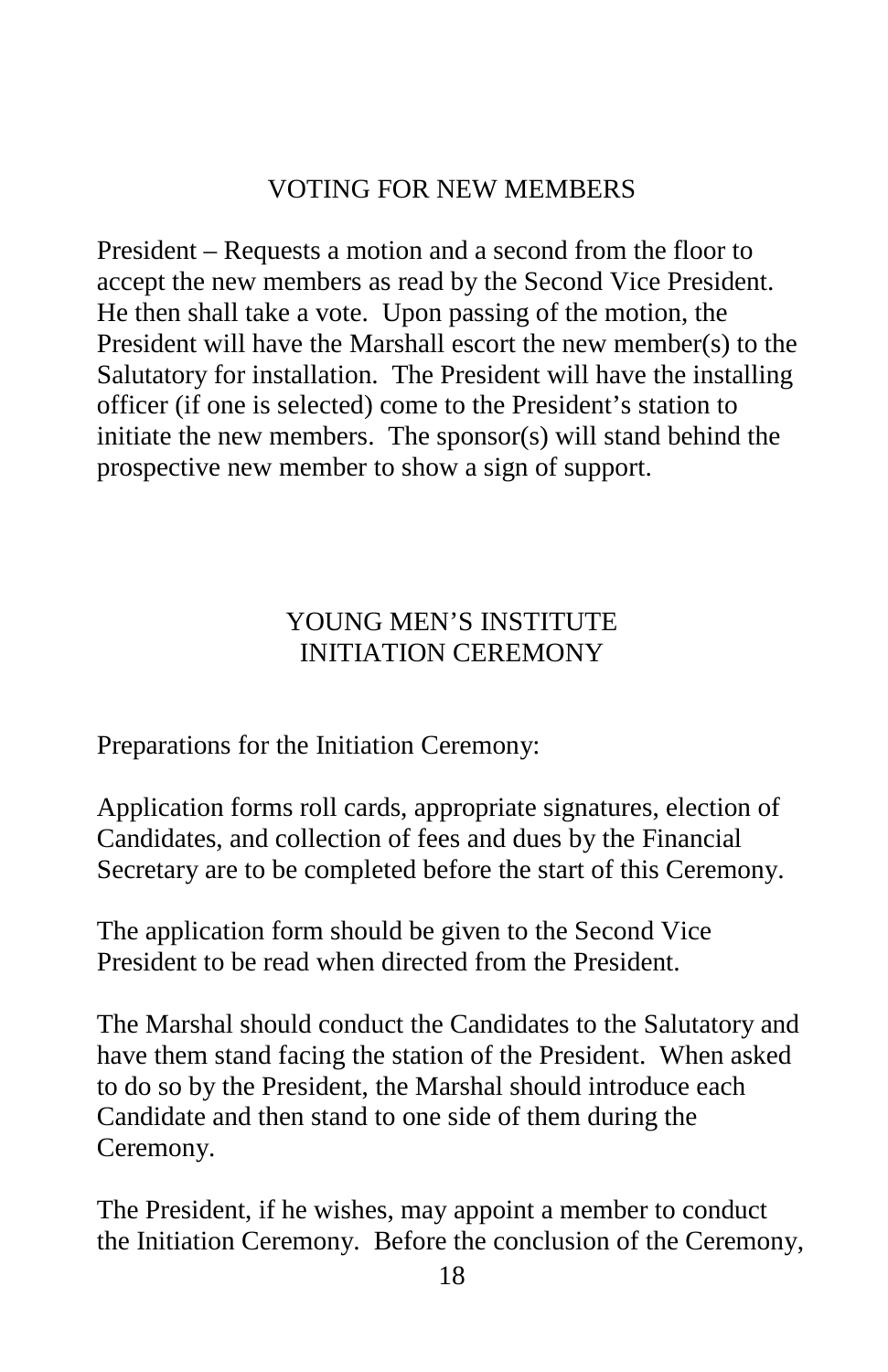if the Chaplain is present, he should be called upon to give his blessing to the new members and to all the members present. Any further instructions may also be given to the new members in accordance with the customs of the Council, including dates and times of regular Council meetings, activities, blank membership application, and a copy of the Council By-Laws, if available.

The Marshal will seat the new members at the conclusion of the Ceremony.

## INITIATION CEREMONY

## **Initiating Officer:**

Brothers of the Institute and guests, remember that first impressions are most lasting. Therefore, remain quiet and attentive during this Initiation Ceremony so that these Candidates who join our ranks may be fully impressed with the principles and purpose of our Order and may become worthy members of the Young Men's Institute.

## **The Worthy Marshal will present the Candidate(s)**.

*(Candidates stand in a row before the Salutatory with their sponsors directly behind them.)*

**Worthy Marshal, will you please introduce the Candidates**? *(The Marshal does so by announcing each Candidate's name.)*

My friends, you now stand before the members of *(Name of Council)* Council No. *(Number)* seeking admission into the Young Men's Institute. You have been elected to membership, but before we ask you to assume the responsibilities and obligations of membership, we want to review what will be expected of you as members.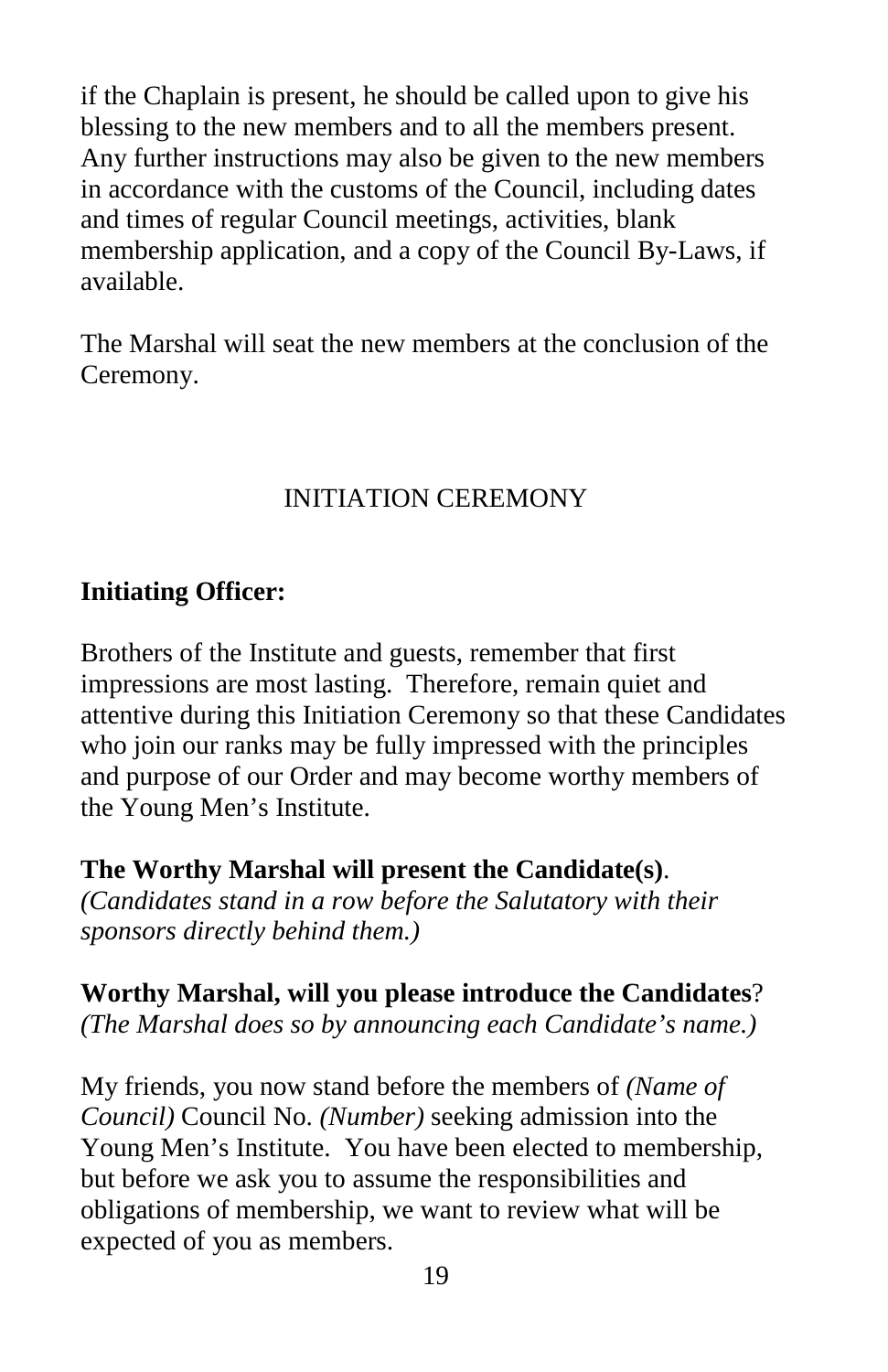The Young Men's Institute was founded in 1883 for the purpose of helping men, like ourselves; fulfill three basic needs in our lives: Faith, Patriotism, and Fraternity. Members of the Young Men's Institute are encouraged to become better Catholics, better Americans, and to share that brotherly love we call Fraternity.

To be a Catholic is to shape our life according to the laws of God and of the Church of God. Our first requirement, the, is that you be a practicing Catholic in all that the term implies. In so doing, you will have kept the Faith.

Next to love of God, love of Country is the deepest emotion of the human heart. Love of Country rests upon love of our home and our families. We therefore encourage you to love, honor, and protect your home and your country. This is Patriotism.

As Christians we are expected to love all men. As members of the Young Men's Institute you will be expected to extend the hand of brotherly love to your fellow members, as they will extend the hand of brotherly love to you. In this way, we demonstrate the common bond of Fraternity.

Candidates, are you now prepared to accept the obligations of membership in the Young Men's Institute?

## *(The candidates respond affirmatively together in voice.)*

As a sign of true brotherhood, and as assign of Christianity, will all the YMI brothers here in attendance please stand and join our candidates in the Obligation of our Order. Will everyone please raise your right hand and repeat after me:

IN THE PRESENCE OF THE MEMBERS – OF THE YOUNG MEN'S INSTITUTE – I DO SOLEMNLY PROMISE – TO REMAIN A PRACTICING CATHOLIC – TO BE LOYAL TO MY COUNTRY – TO LOVE MY FELLOW MEMBERS – TO OBSERVE THE LAWS OF THE YOUNG MEN'S INSTITUTE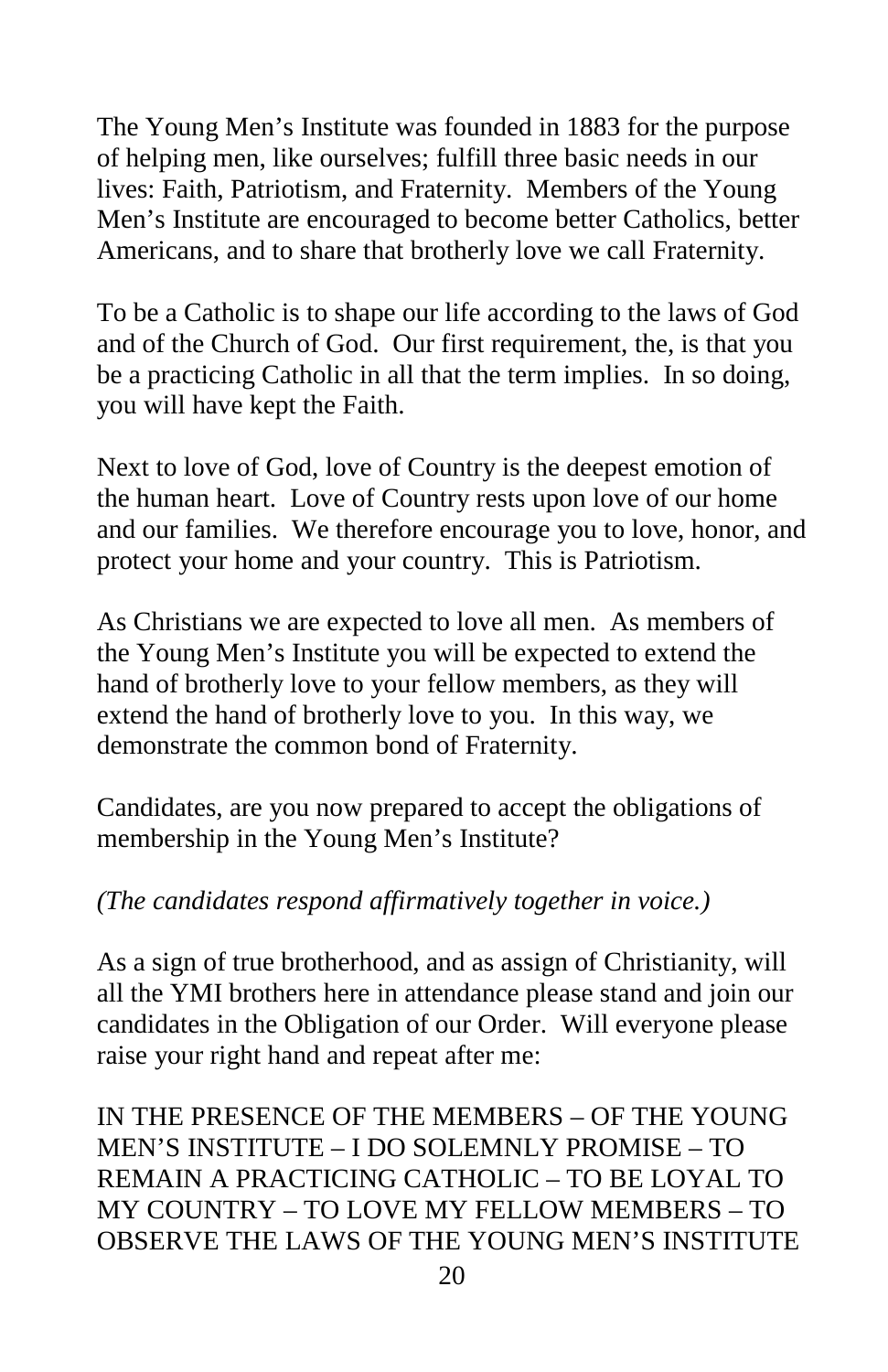## – AND TO REMEMBER OUR DEPARTED BROTHERS – IN MY PRAYERS – AND AT THE ALTER – IN THE HOLY SACRIFICE OF THE MASS.

You may lower your hands now and I ask the brothers to be seated.

I now declare you members of the Young Men's Institute and welcome you as members of *(Name of Council)* Council No. *(Number)*. I invite you and encourage you to join in your Council's activities so that, together, we may better fulfill our needs of Faith, patriotism, and Fraternity.

The motto of our Order is "PRO DEO – PRO PATRIA", which means, "FOR GOD – FOR COUNTRY." The station of the President, directly in front of you, is marked by a banner bearing a Cross, the symbol of our holy religion. The station of the First Vice President, directly behind you, is marked by a banner, bearing the National Shield, to remind us of loyalty to country. The station of the Second Vice President, directly to your left, is marked by a banner bearing a Star, the blessed Star that led the Wise Men to our Savior. The station of the Executive Committee, directly to your right, is marked by a banner bearing a Palm Branch to remind us that peace and good will should always prevail among us. Likewise, the Emblem of our Order is composed of a Cross, a Star, and a Palm Branch. The Salutatory, on the table in front of you, is marked by a Scroll bearing the Creed, the Flag of our Nation and the Emblem of the Young Men's Institute, typical of the three-fold purpose of our Order: Faith, Patriotism, and Fraternity.

The Marshal will now display to you the proper manner of approaching the Salutatory and giving the signs of Salutation and Obedience to the President when entering or leaving the meeting hall while the meeting is in progress. *(Marshal demonstrates)*

You will now receive from the Council President a lapel pin that has the Emblem of our Order which we encourage you to wear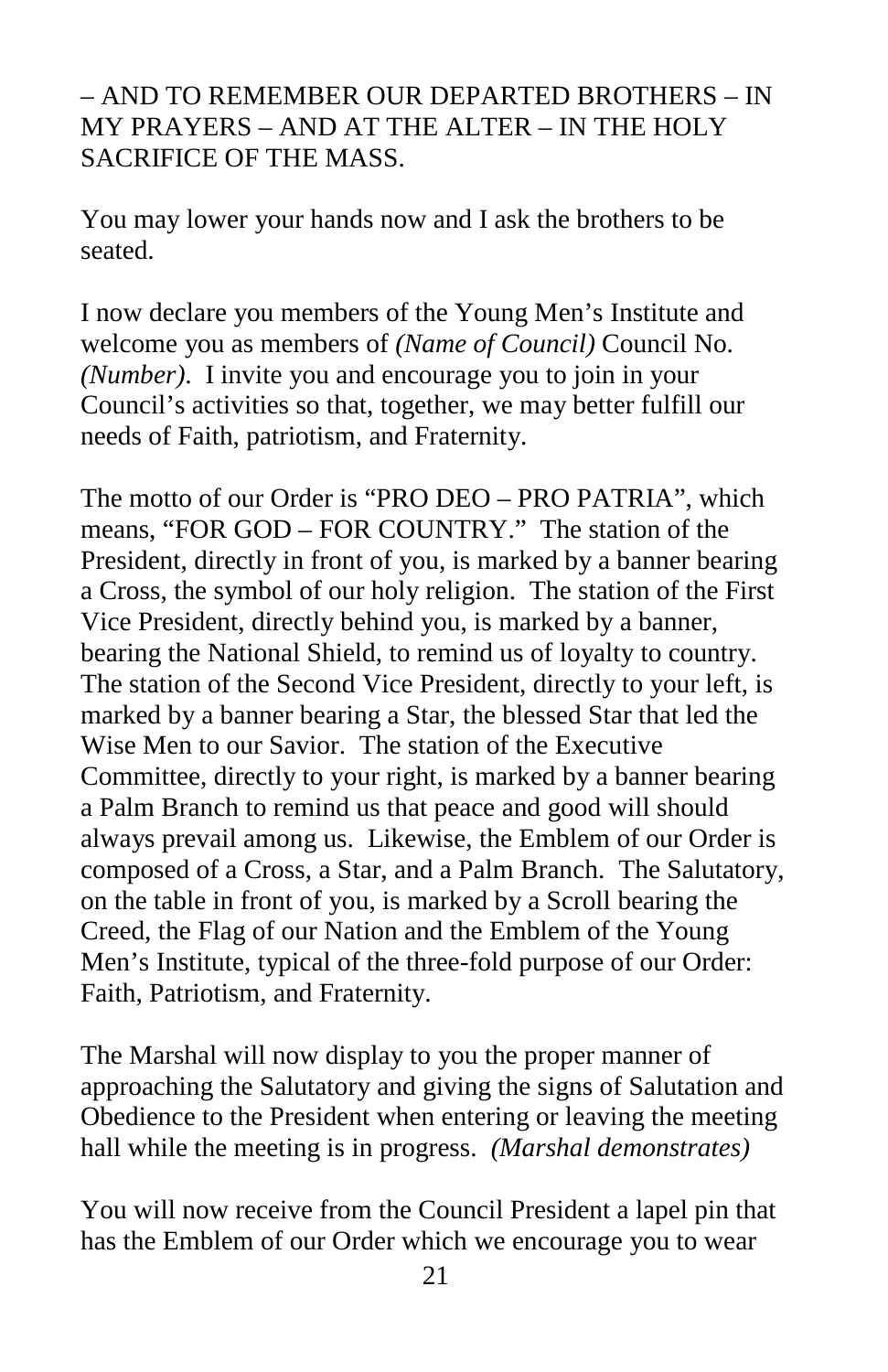*(plus anything else the President gives…by-laws, membership form…)*

We also encourage you to attend the meetings and activities of the Council as often as possible. By joining in the procedures and activities of the Council you will be better able to understand and practice the aims and purposes of our Order in seeking to fulfill our needs of Faith, Patri8otism, and Fraternity.

The Initiation Ceremony is now completed and we invite you to be seated with your Brothers of the Council.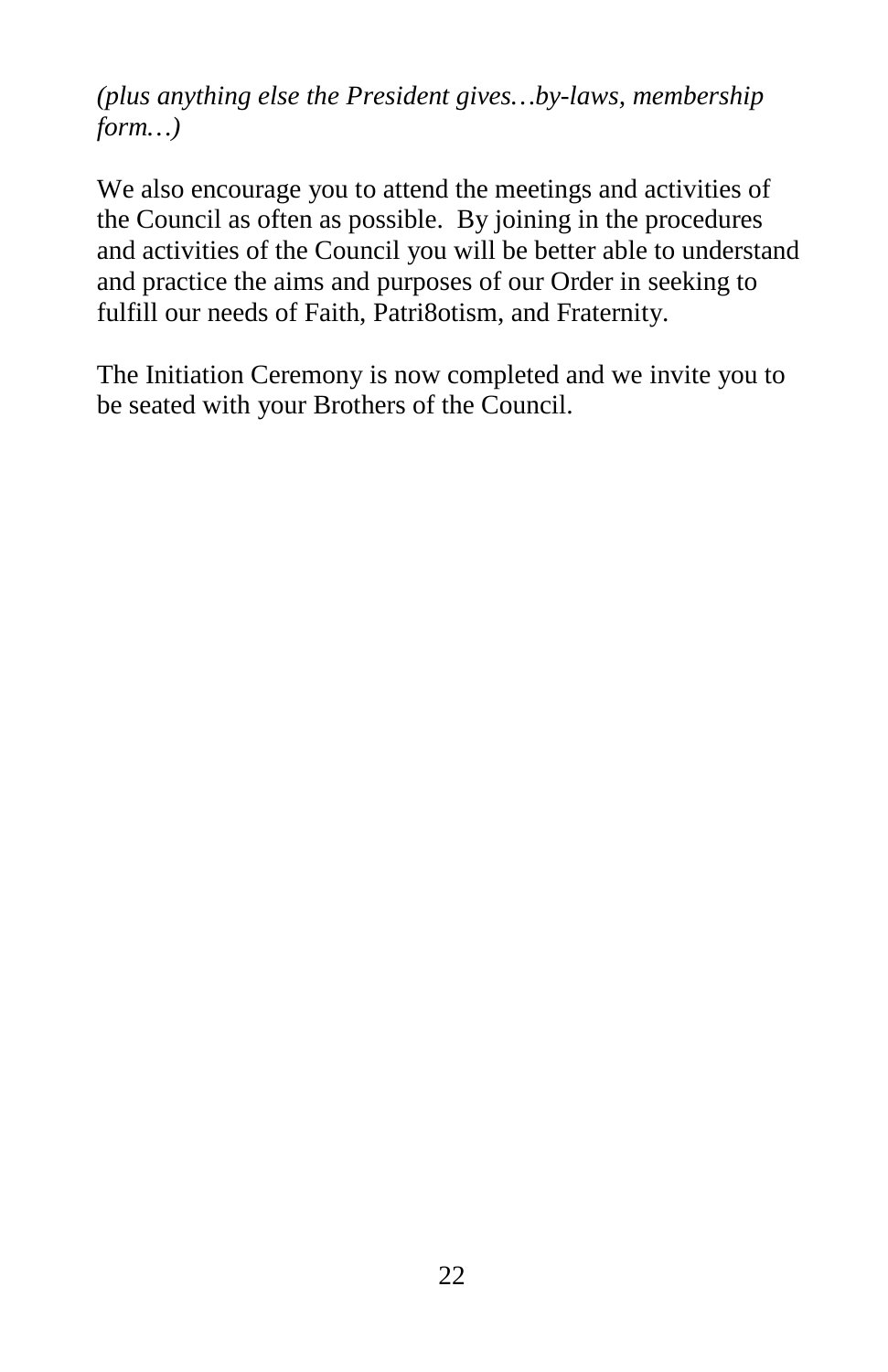### Prayers for a Departed Brother Instructions

## *(Permission should be obtained from the family for the Council to do this ceremony.)*

Prayers are to be recited at the vigil of the deceased. Members of the Council are to be notified immediately of the date, time, and place to assemble for prayers. If the deceased was a Past Grand President or a Grand Officer at the time of his death, the Grand Secretary should be notified immediately. Whenever possible, the Chaplain and Council or Grand Council Officers should lead the members to the casket. If the Chaplain is not present, the Council President, or a member appointed by him, may lead the prayers. At the conclusion of the prayers, the Officers and members should pass in single file before the casket and give the sign of salutation to the deceased member.

### *(This program begins after the reading of the gospel.)*

CHAPLAIN – We, the members of the Young Men's Institute have gathered here to pay their last tribute of respect to Brother

CHAPLAIN – In the name of the Father and of the Son and of the Holy Spirit. Amen.

CHAPLAIN – "Oh, Almighty and Merciful Lord, we pray for our departed Brother \_\_\_\_\_\_\_\_\_\_\_\_\_\_\_.

MEMBERS – "May he rest in peace."

\_\_\_\_\_\_\_\_\_\_\_\_\_\_\_\_\_\_\_\_\_\_\_\_\_\_\_\_\_\_.

CHAPLAIN – "Our Father…; Hail Mary…; Eternal rest grant unto him, O Lord."

MEMBERS – "And let perpetual light shine upon him."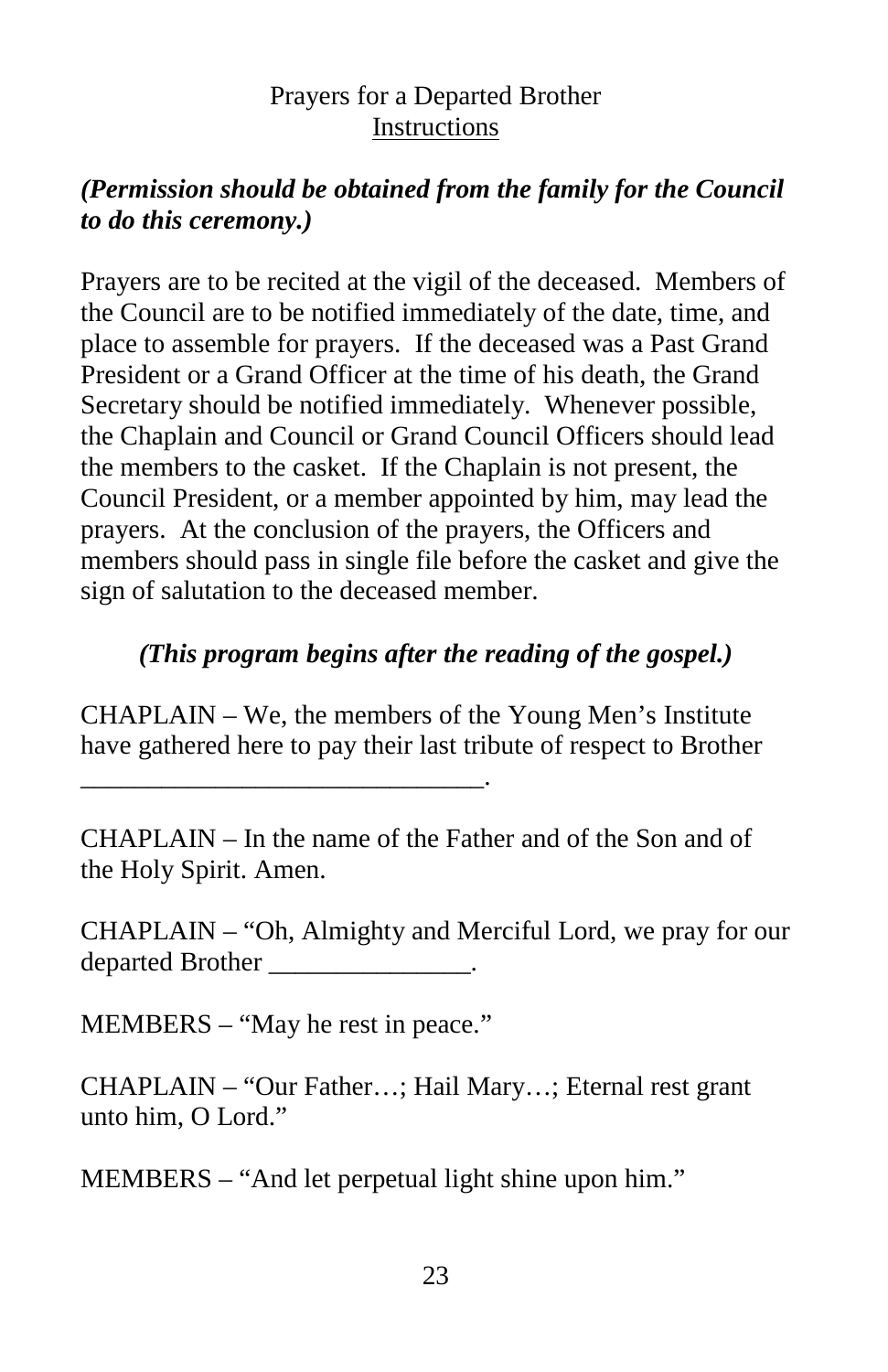CHAPLAIN – "Most compassionate Jesus, we pray for our Brother who while he was with us gave thanks to Almighty God for the gift of Faith and prayed that with God's help and with the Cross of Christ as his standard he might preserve it until death.

Loyalty to Country was not forgotten, and he pledged himself to promote its interests, to defend its honor, to cultivate purity of life, to love his fellow citizens, and if necessary, to fight even unto death for his country's well being.

As a true and faithful member of the Young Men's Institute his watchword was Charity and in thought, word, and act he was guided by Your command: 'Love one another as I have loved you.'

Oh Lord, hear our prayer and grant him eternal rest."

## *(The following portion is optional for the clergy as similar words may already be part of his service.)*

*It is suggested that at this point, the members gather on the left and right side of the deceased.*

MEMBERS – "Let your ears be attentive to the voice of my supplications."

CHAPLAIN – "If You, Oh Lord, will mark iniquities: Lord who shall stand it."

MEMBERS – "For with You there is merciful forgiveness; and by reason of Your Law, have I waited for You, Oh Lord."

CHAPLAIN – "My soul has relied on His work; my soul has hoped in the Lord."

MEMBERS – "From morning watch unto night; let us hope in the Lord."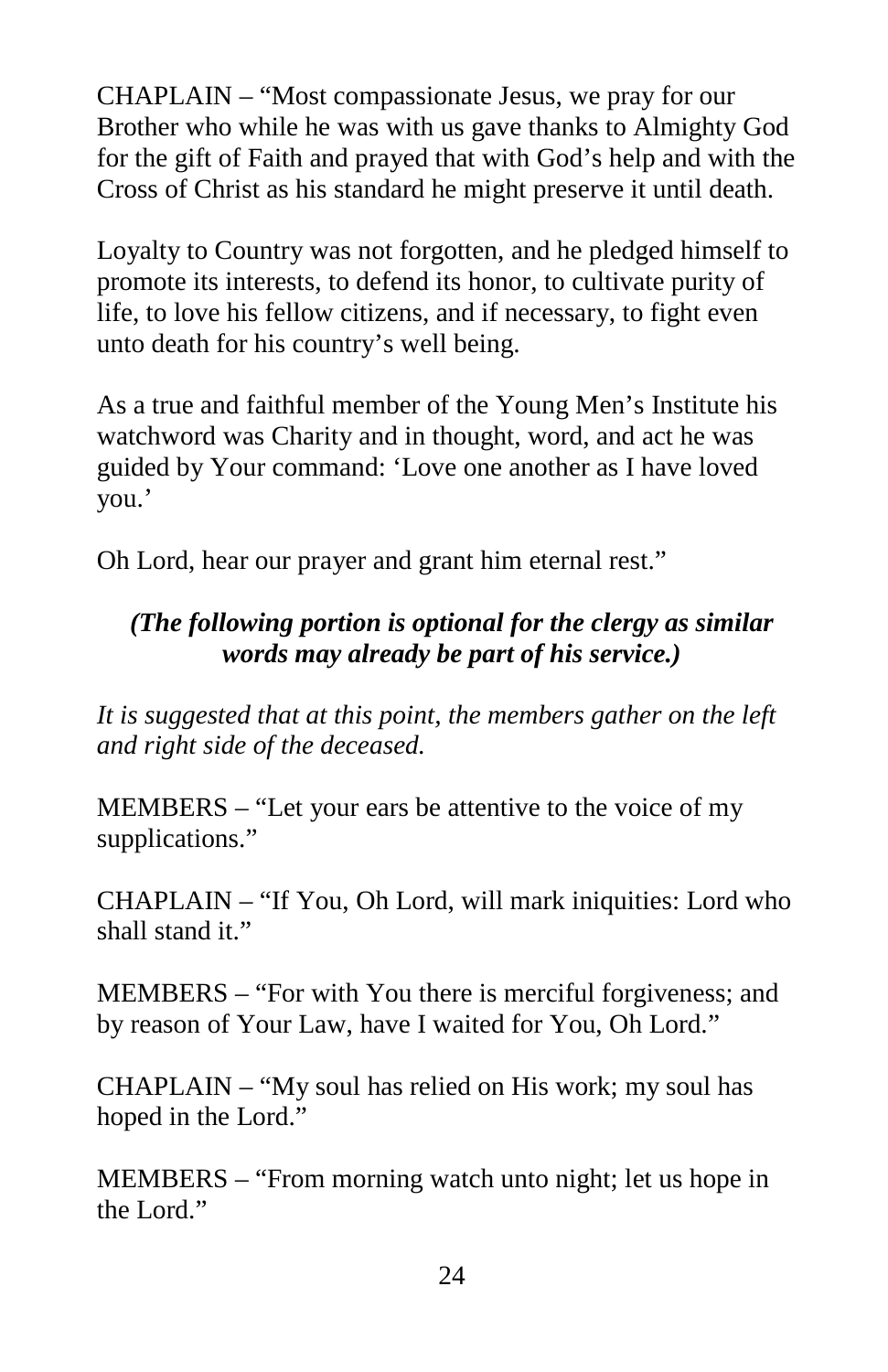CHAPLAIN – "Because with the Lord there is mercy; and with him plenteous redemption."

MEMBERS – "And He shall redeem us from all iniquities."

CHAPLAIN – "Eternal rest grant unto him, Oh Lord."

MEMBERS – "And let perpetual light shine upon him."

CHAPLAIN – "Oh God: to whom it belongs always to show mercy and to spare, we humbly beseech You for brother whom You have called from this world, that You command that he be carried safely home to heaven and come to enjoy your eternal reward."

MEMBERS – "Amen."

CHAPLAIN – "May the Angels lead you into Paradise, may the Martyrs receive you at your coming, and take you to Jerusalem the Holy City. May the Choirs of the Angels receive you, and may you, with the once poor Lazarus, have rest everlasting."

MEMBERS – "May he rest in peace."

CHAPLAIN – "May his soul and the souls of all the faithful departed rest in Peace."

MEMBERS – "Amen."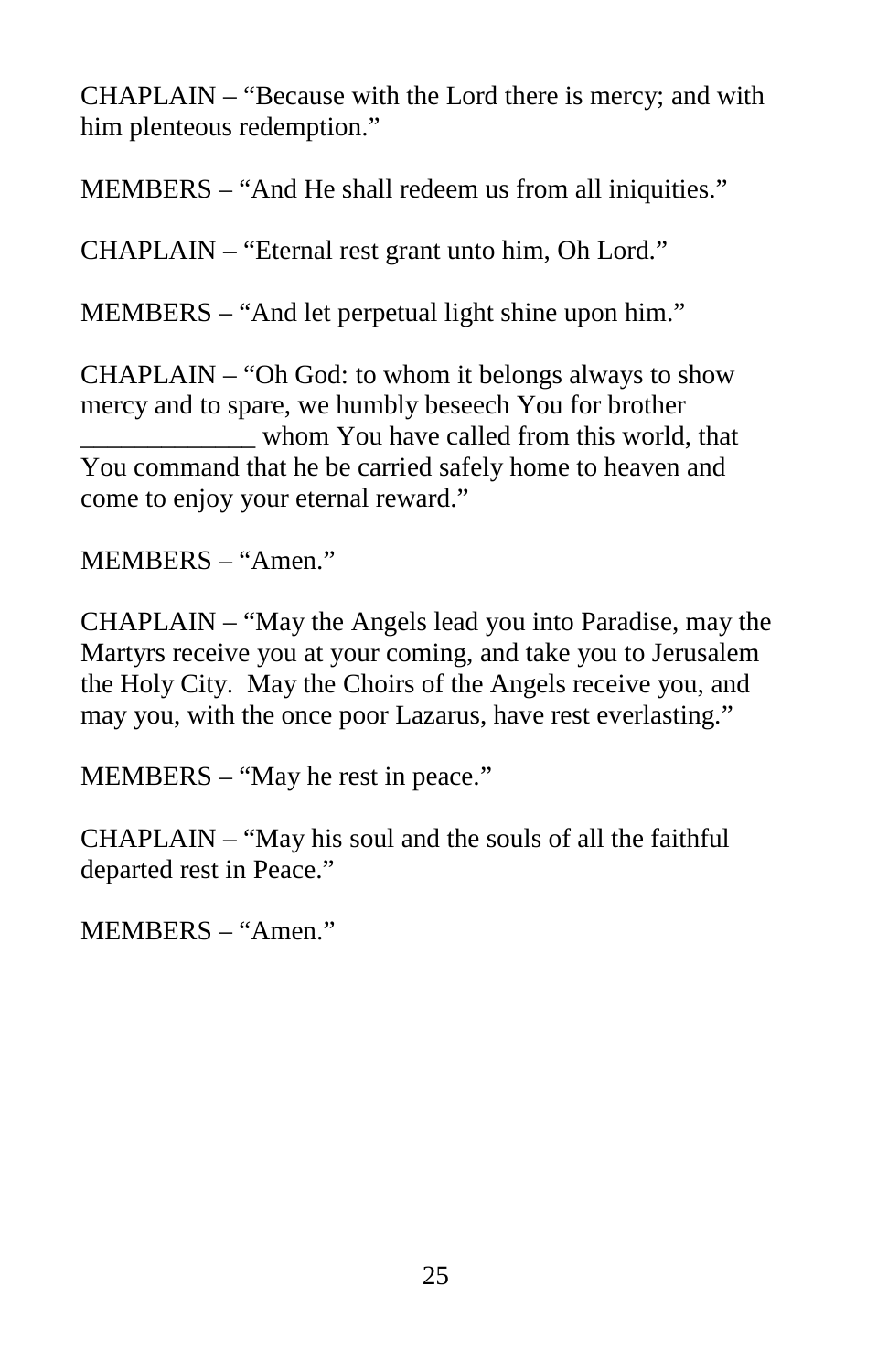#### REMEMBRANCE CEREMONY

*(This is optional, as individual Council's may put together a personal presentation for the Remembrance Ceremony. This may be in the meeting chambers or as part of a Mass.)*

Second Vice President – Brothers will you please remain quiet and attentive during this Hour of Memory. It is with brotherly love and Christian Faith that we pray for our deceased brothers.

My Brothers: During the month of November which our Holy Mother Church has set aside, of all the months of the year, as a period of special devotion to the Holy Souls, it behooves us, as members of the Young Men's Institute, not to forget our departed Brothers. No longer shall we see their familiar faces. No longer shall we hear their cheery voices of comfort and good counsel. They have left us to seek rest in the mansions prepared for them for all eternity by our Heavenly Father.

Second Vice President – The Recording Secretary will kindly read the names and the last title of office held *(if a past Council Officer or Grand Officer)*, of the Brothers of this Council who have passed from this life during the year. *(While the names of the departed Brothers are being read, appropriate soft music may be played in the background.)*

Recording Secretary – After each name is read, pause briefly for the members to respond.

MEMBERS – Respond with "Rest in peace", after each name.

Second Vice President – I have requested Brother \_\_\_\_\_\_\_\_\_\_ to eulogize our deceased Brothers. *(The Brother will go to the podium)*

General Eulogy guide lines:

1) Christian view of death.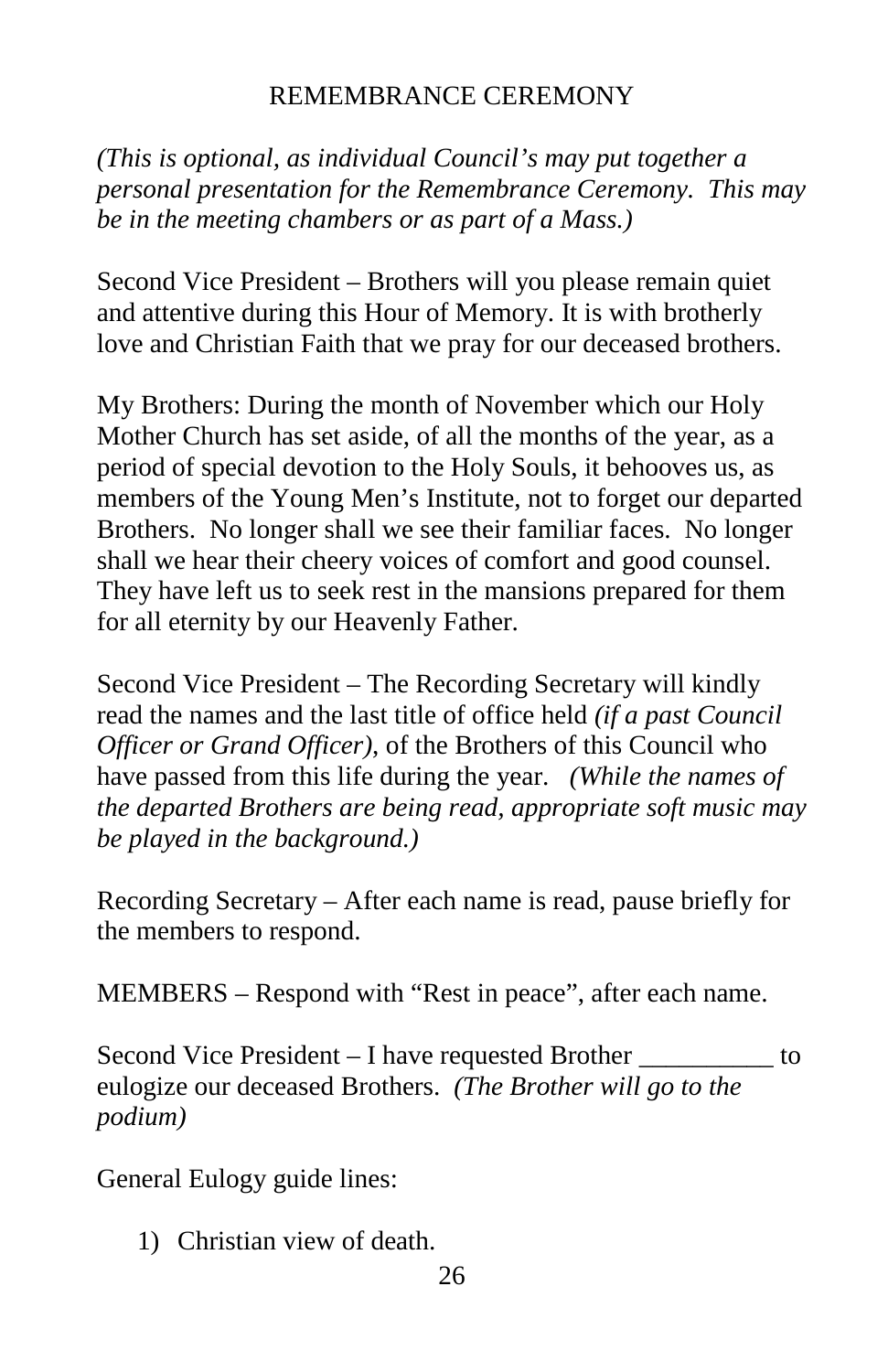- 2) Member's contributions to Christian virtuous living.
- 3) Prayer of consolation and encouragement for the grieving family.
- 4) Our intercessory role.

Second Vice President – I shall now ask our Reverend Chaplain to offer a prayer for all of our departed Brothers. *(Second Vice President raps the gavel for all to stand.)*

Chaplain – May either read from the book for funerals, provide his own thoughts, or use the "Prayers for a Departed Brother."

Chaplain – Eternal rest grant unto them, Oh Lord.

Members – And let perpetual light shine upon them.

Chaplain – May they rest in peace.

Members – Amen.

Chaplain – And may the souls of all the faithful departed through the mercy of God, rest in peace.

Members – Amen.

Second Vice President – *(raps the gavel for all to be seated)* Brothers, this concludes the Remembrance Ceremony, but let us continue to remember these Brothers in our prayers and at the alter in the Holy Sacrifice of the Mass.

*(An appropriate song may be sung at this time to complete the program.)*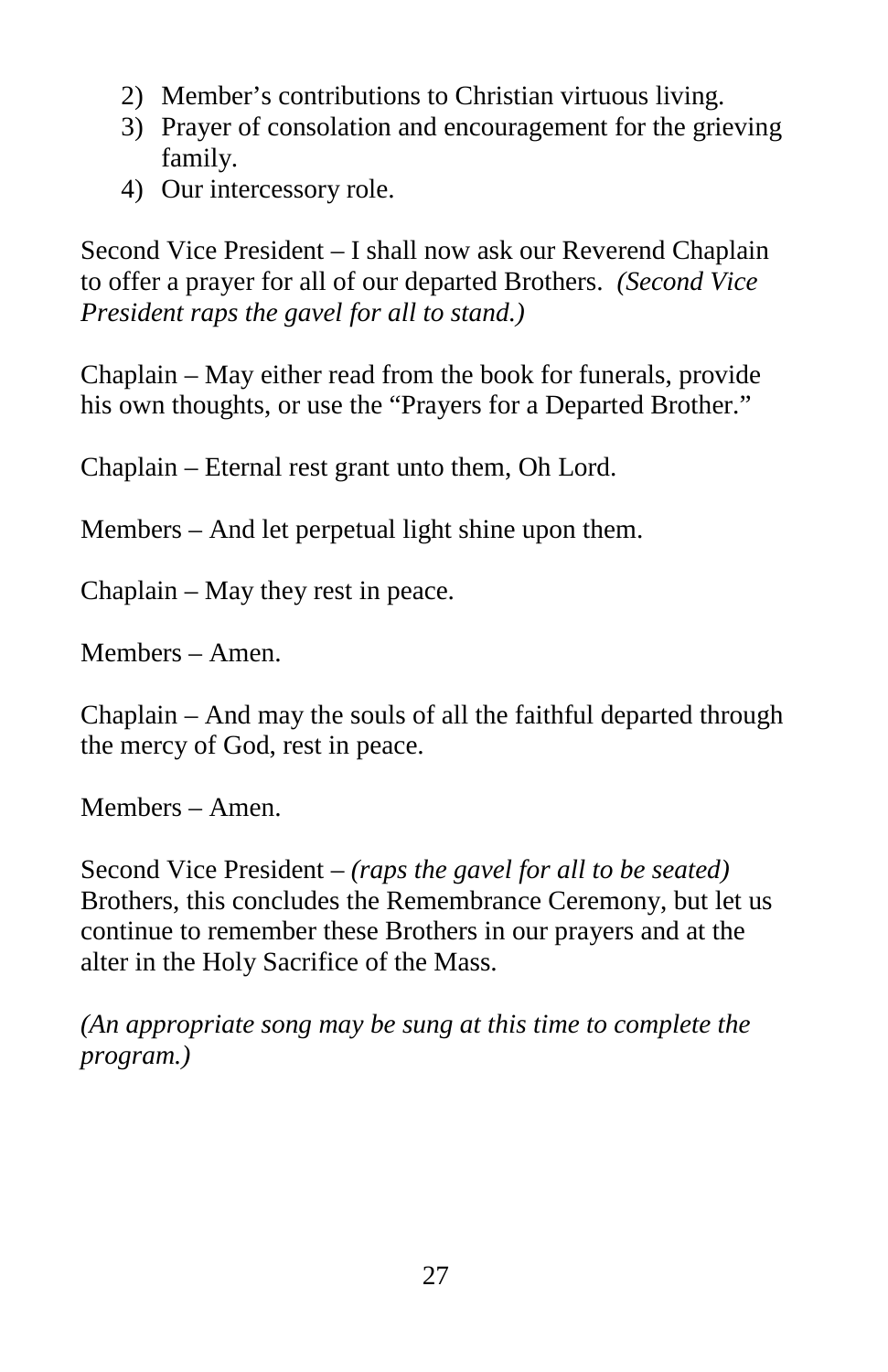## GOOD OF THE ORDER PROGRAM

At this point in the meeting, any visiting Grand Officer, guest, or member of the Council may speak briefly. The Marshal should check that Emblems of the Order are being worn. Any raffle or drawing may be done at this time.

## SUGGESTIONS FOR PROGRAMS

- 1. Grand President may speak about his program.
- 2. Delegates provide insight of the convention.
- 3. Chaplain may speak on current topics involving the parish, the diocese, or the Church.
- 4. Non-partisan speaker to discuss current proposals to be voted upon at the next election.
- 5. Outside speaker invited to talk on a timely topic concerning local government, school, or church, etc.
- 6. Brief entertainment.

A good program offers material for mental, spiritual, physical, and emotional growth so that we may learn to be better Catholics, Brothers, and members of our parish and community.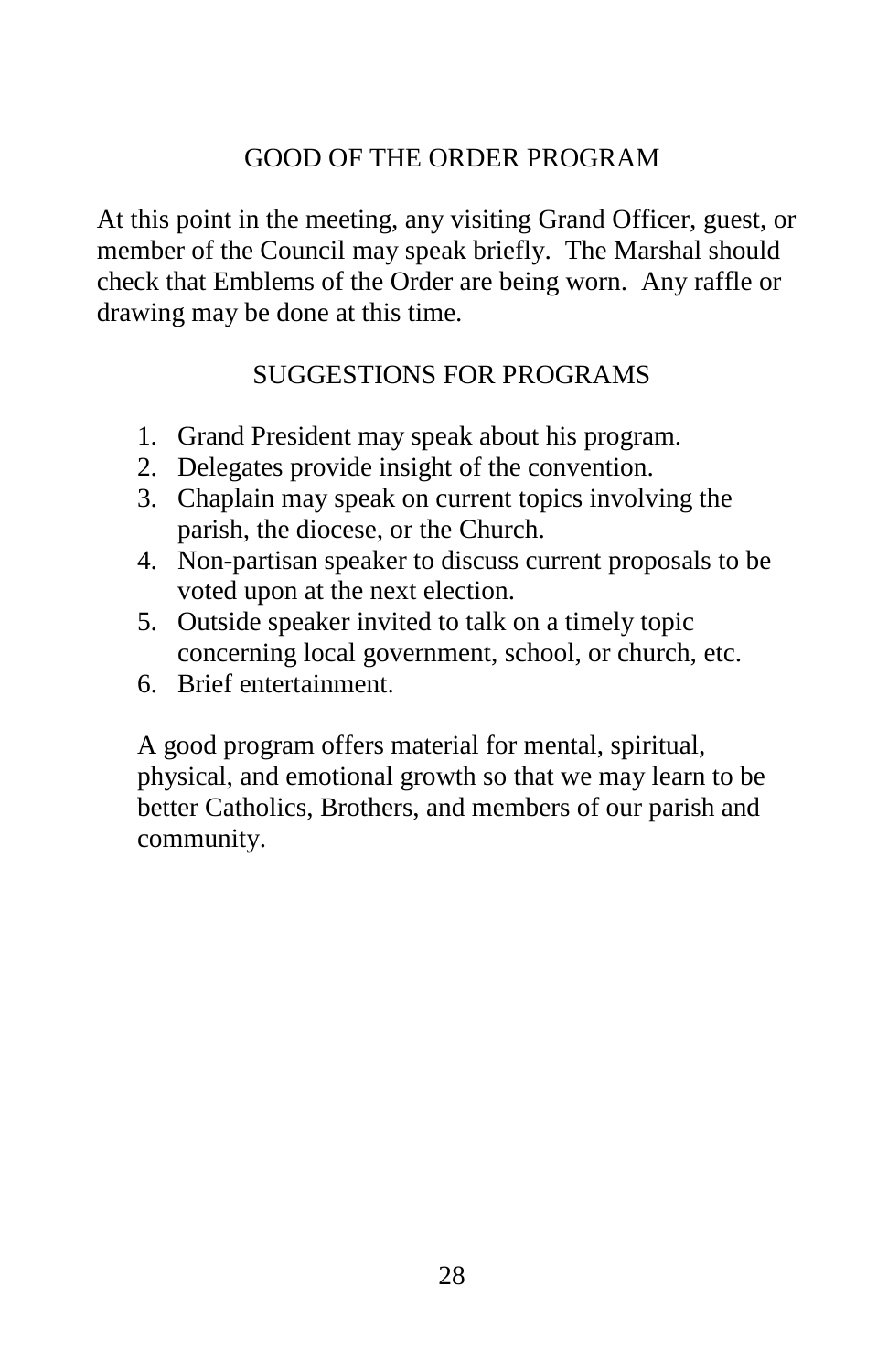## INSTALLATION OF OFFICERS

Officers are to be installed at the first regular meeting following their election, and the Installation shall follow immediately after reading and adopting the minutes of the previous meeting.

Whenever possible, the installation should be conducted by the District Deputy Grand President or other Grand Council Officer. The Council President-elect will choose his Installing Marshall and Guardian of the Flag.

It is permitted to have the Installation open to family and guests.

Prior to the Installation, the Recording Secretary will provide the Installing Officer with the names of the officers-elect and their position.

The Marshal will ensure that the hall is properly prepared for the Installation.

Prior to the Installation the Officers-Elect will line up in the order below and then march into the Council Chamber and form a Cross as outlined.

- 1) Chaplain
- 2)  $2<sup>nd</sup>$  Vice President
- 3)  $1<sup>st</sup>$  Vice President
- 4) Past President
- 5) Treasurer
- 6) Financial Secretary
- 7) Marshal
- 8) Recording Secretary
- 9) President
- 10) Sentinel
- 11) Executive Committee Members (Chrmn last)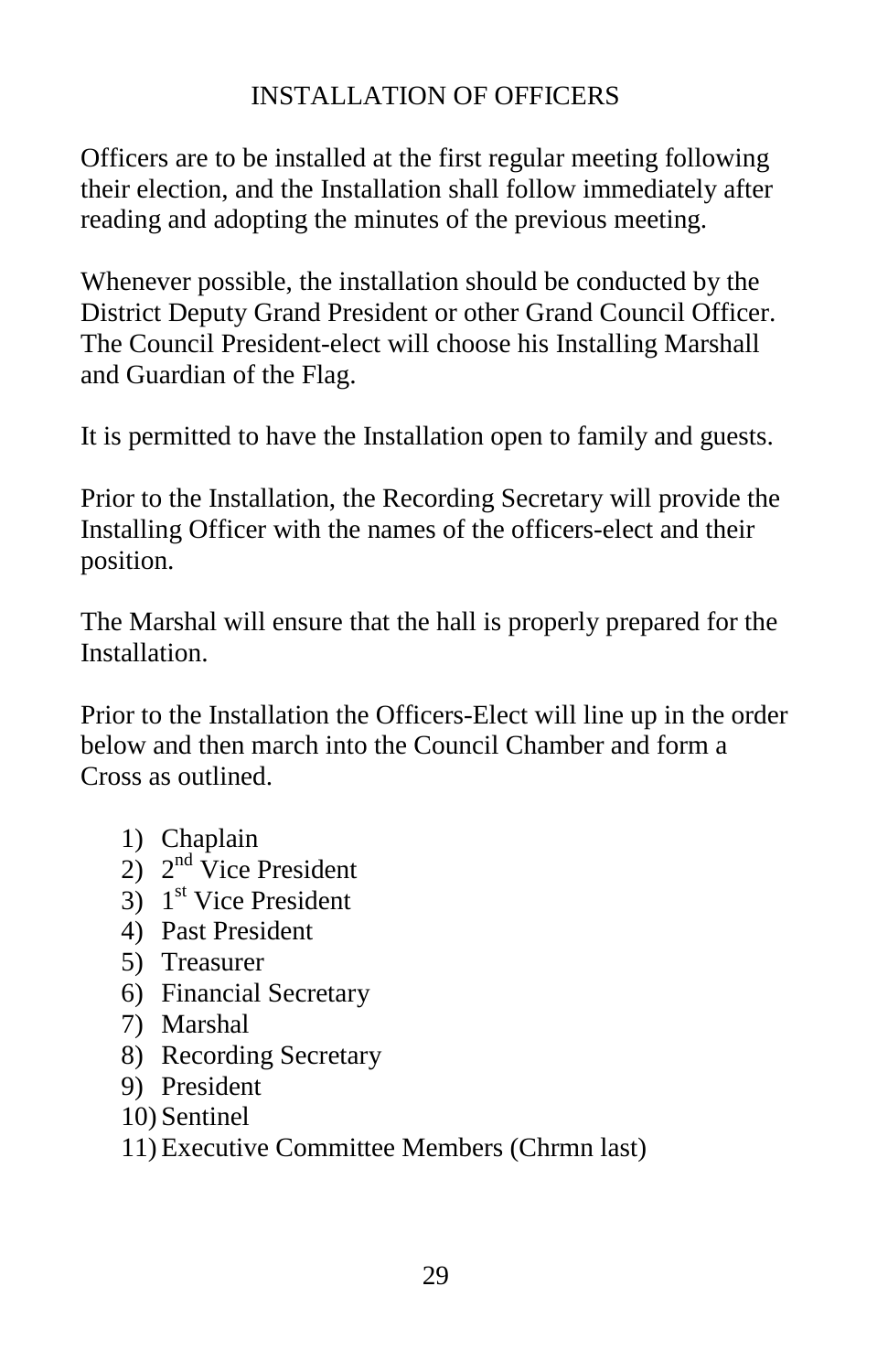Cross Formation Diagram:

#### IO

**SALUTATORY** 

GF IM

CH SVP FVP PP M RS FS TR P S EC EC EC

Note: If there is insufficient room, the salutatory may be removed to accommodate the officers-elect. The Chairman of the Executive Committee will be last.

## INSTALLATION CEREMONY

INSTALLING OFFICER **-** The Marshal will present the Chaplain-Elect.

MARSHAL - Worthy Installing Officer, I have the honor of presenting Reverend Father/Deacon \_\_\_\_\_\_\_, Chaplain-elect of Council Number .

INSTALLING OFFICER - Reverend Father/Deacon, His Excellency has conferred an honor on us by appointing you as our Chaplain. The members of this Council thank you for your acceptance of this appointment. Let me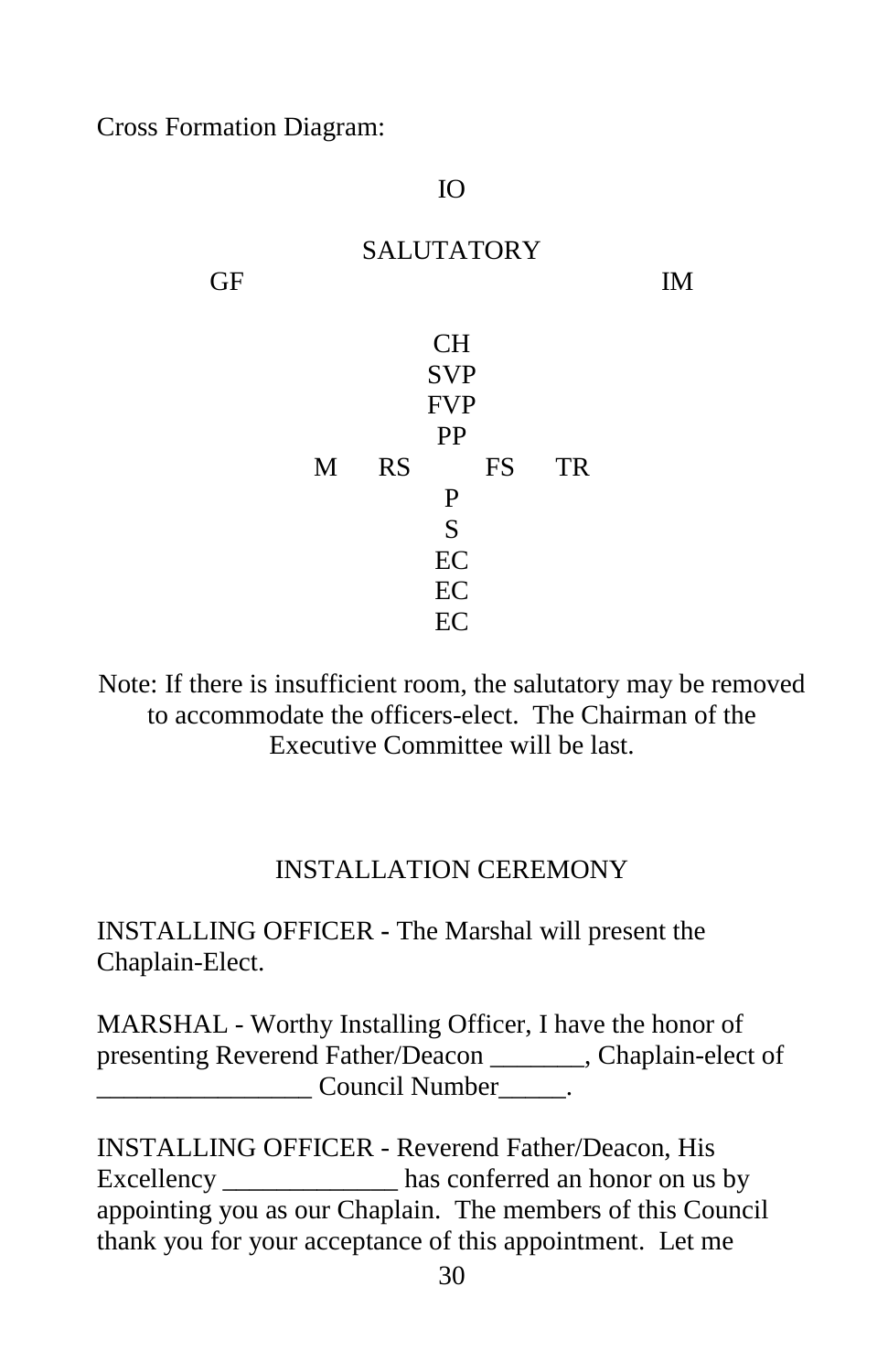assure you that we hope to have you with us often in order that we may benefit from you counsel and advice. The insignia of your office is the cross, the symbol of our Holy Religion.

THE MARSHAL WILL INVEST YOU WITH THE INSIGNIA OF YOUR OFFICE. THE GUARDIAN WILL ESCORT YOU TO YOUR STATION. THE GUARDIAN WILL PRESENT THE MARSHAL-ELECT.

MARSHAL - Worthy Installing Officer, brother Marshal-Elect of \_\_\_\_\_\_\_\_\_\_\_\_\_\_ Council Number \_\_\_\_\_\_.

INSTALLING OFFICER - My brother, your duty is to assist the president in preserving order in the Council sessions and to prepare the Council chamber for the meetings. Guard well the property that is placed in your care.

THE MARSHAL WILL INVEST YOU WITH THE INSGNIA OF YOUR OFFICE. THE GUARDIAN WILL ESCORT YOU TO YOUR STATION. THE GUARDIAN WILL PRESENT THE EXECUTIVE COMMITTEE.

MARSHAL – Worthy Installing Officer, brothers' Executive Committee-Elect of \_\_\_\_\_\_\_\_\_\_\_\_\_\_\_\_ Council Number \_\_\_\_\_\_.

INSTALLING OFFICER – Brothers, to you has been charged the responsible duty of examining the books and certifying their being correct. All claims against the Council must come to you for approval. Yours also is a special responsibility of making the Council chamber the home of true brotherhood where members may honestly differ yet call each other Brother.

THE MARSHAL WILL INVEST YOU WITH THE INSIGNIA OF YOUR OFFICE. THE GUARDIAN WILL ESCORT YOU TO YOUR STATION. THE GUARDIAN WILL PRESENT THE SENTINAL-ELECT.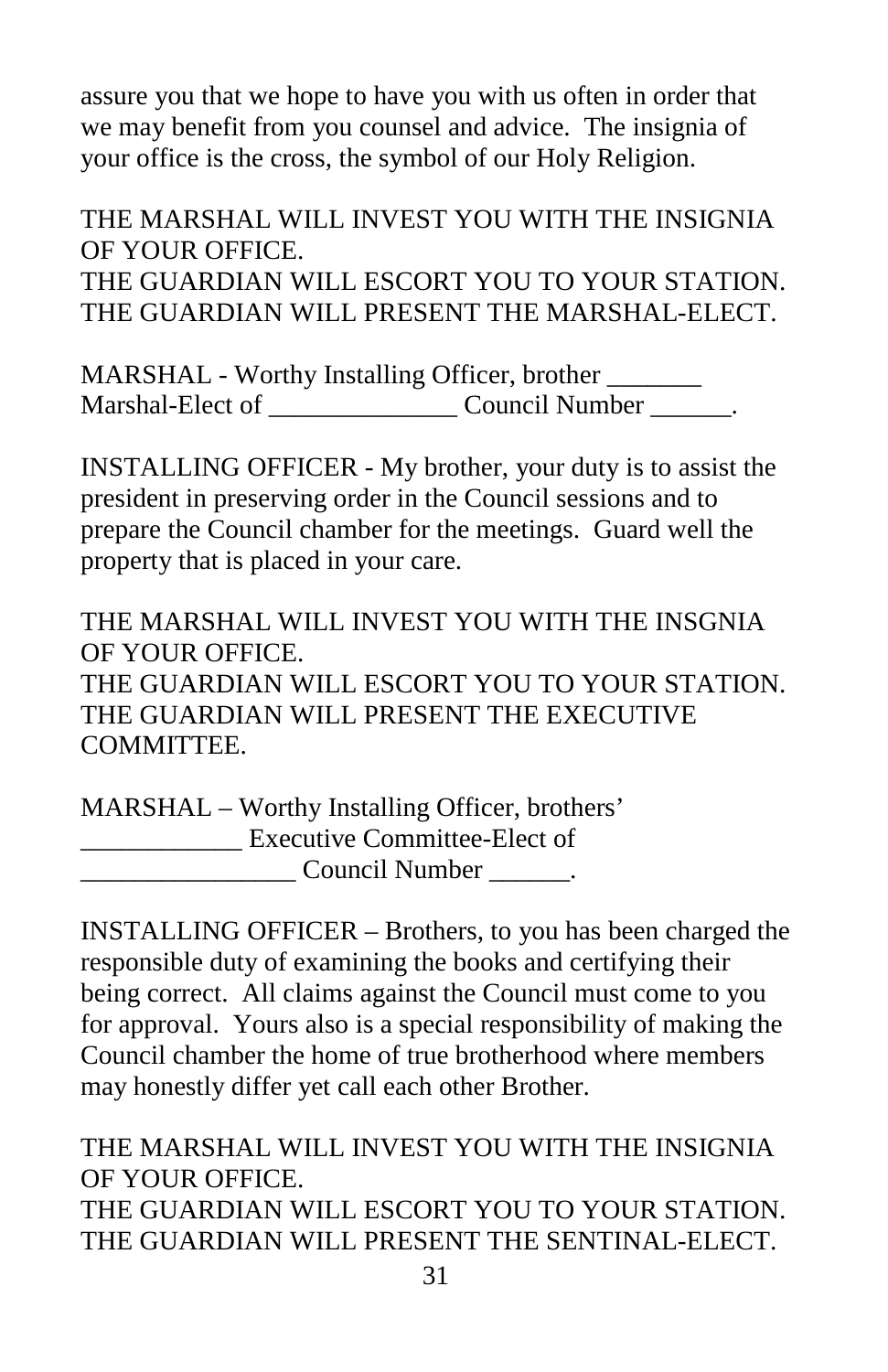MARSHAL – Worthy Installing Officer, brother Sentinel-Elect of Council Number council Number

INSTALLING OFFICER – My brother, yours is the responsible duty of guarding our meeting against intrusion., We have no purpose that needs to be kept secret but the privacy of our meeting should be preserved. None shall pass your station that is not entitled to remain.

THE MARSHAL WILL INVEST YOU WITH THE INSIGNIA OF YOUR OFFICE.

THE GUARDIAN WILL ESCORT YOU TO YOUR STATION. THE GUARDIAN WILL PRESENT THE TREASURER-ELECT.

MARSHAL – Worthy Installing Officer, brother \_\_\_\_\_\_\_\_\_ Treasurer-Elect of \_\_\_\_\_\_\_\_\_\_\_\_\_\_\_\_\_\_\_\_\_\_ Council Number\_\_\_\_\_.

INSTALLING OFFICER – Brother \_\_\_\_\_\_\_\_ to you has been specifically entrusted the custody of the funds of the Council. You are to receive and disburse all money belonging to the Council.

THE MARSHAL WILL INVEST YOU WITH THE INSIGNIA OF YOUR OFFICE.

THE GUARDIAN WILL ESCORT YOU TO YOUR STATION. THE GUARDIAN WILL PRESENT THE SECRETARIES-ELECT.

MARSHAL – Worthy Installing Officer, brother \_\_\_\_\_\_\_\_\_\_\_ Recording Secretary-Elect and brother \_\_\_\_\_\_\_\_\_\_\_\_ Financial Secretary-Elect of \_\_\_\_\_\_\_\_\_\_\_\_\_\_\_\_\_\_Council Number \_\_\_\_\_.

INSTALLING OFFICER – Upon you brothers, have been placed the most important and heavy duties in the conduct of your Council affairs. To you have been entrusted the maintaining of the records and the collection of revenue of the Council. The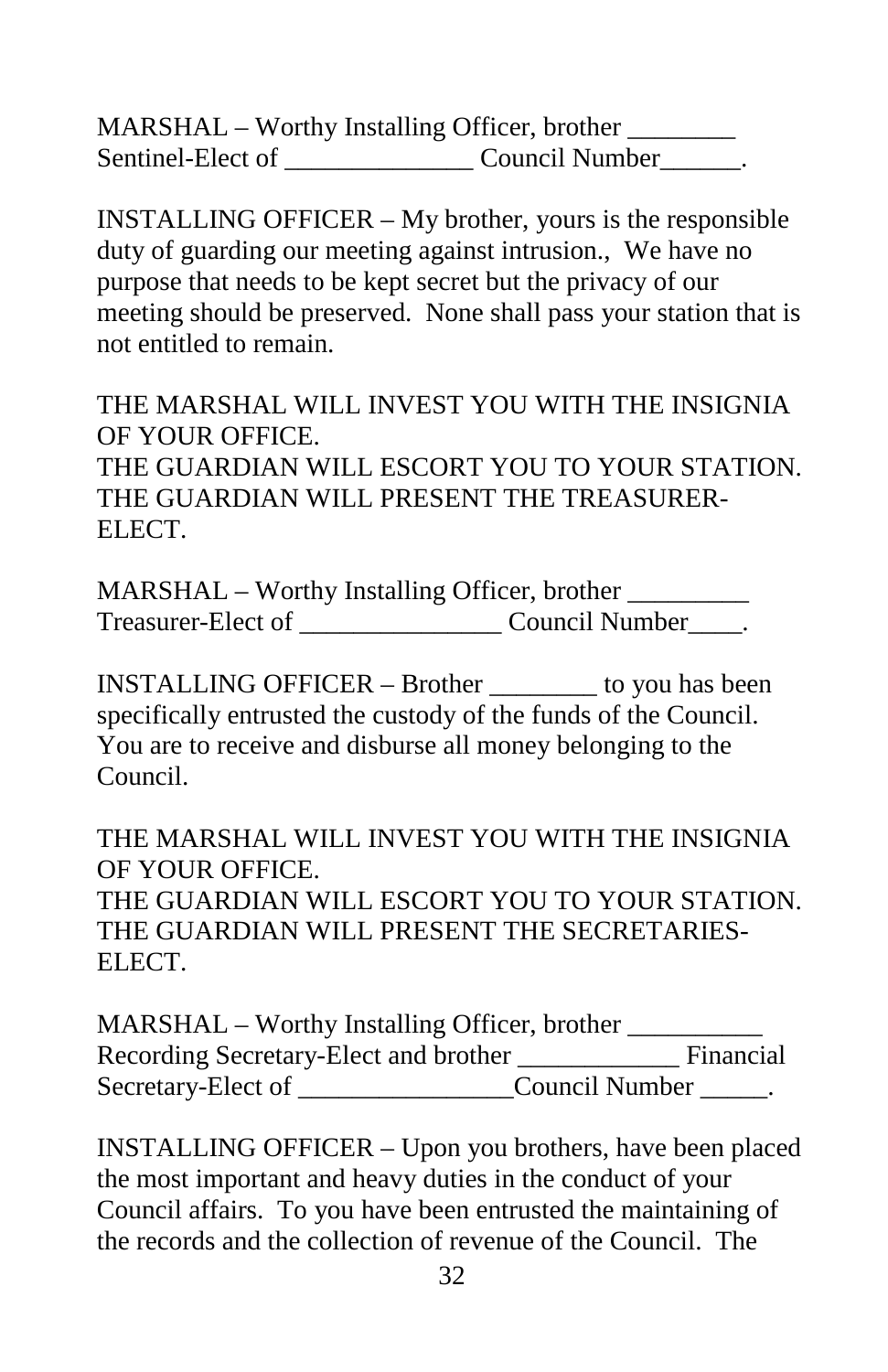way in which you fulfill the duties of your office, may easily spell the failure or success of the Council. In none could greater confidence be shown.

THE MARSHAL WILL INVEST YOU WITH THE INSIGNIA OF YOUR OFFICE. THE GUARDIAN WILL ESCORT YOU TO YOUR STATION. THE GUARDIAN WILL PRESENT THE SECOND VICE PRESIDENT-ELECT.

MARSHAL – Worthy Installing Officer, brother Second Vice President-Elect of \_\_\_\_\_\_\_\_\_\_\_\_\_Council Number.

INSTALLING OFFICER – Brother \_\_\_\_\_\_\_\_, Second Vice President, your election is evidence of the confidence the members have in your ability. Now is the time to prepare your self for higher office. Yours is the responsibility expressed in the first part of our motto, "*Pro Deo*" – The Obligation of Fealty to Faith. To you comes the responsibility of instilling the Spirit of Christianity and to pass on that Spirit to those who are to come after us.

THE MARSHAL WILL INVEST TYOU WITH THE INSIGNIA OF YOUR OFFICE. THE GUARDIAN WILL ESCORT YOU TO YOUR STATION. THE GUARDIAN WILL PRESENT THE FIRST VICE PRESIDENT-ELECT.

INSTALLING OFFICER – Brother \_\_\_\_\_\_\_\_ First Vice President, upon you rests the responsibility of becoming familiar with the Council procedure and duties not only of your office but that of the President. You will be required to conduct the business in the absence of the President. To you also comes the responsibility expressed in the second part of our motto, "*Pro Patria*" – For Country – The Obligation of Fealty to Country. You are to impress upon all members the virtue of patriotism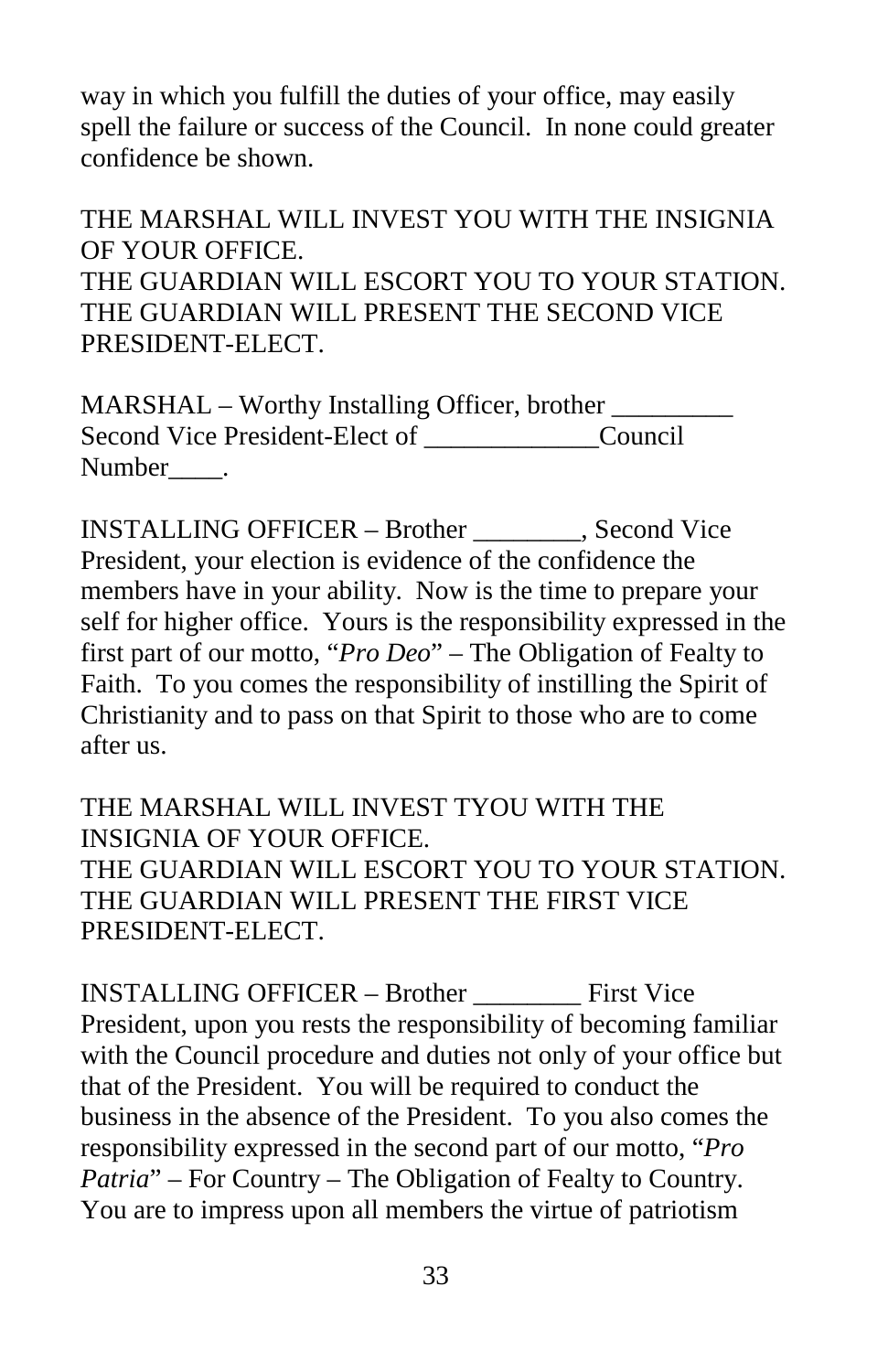which should govern our daily lives by observing the laws of God and Country.

THE MARSHAL WILL INVEST YOU WITH THE INSIGNIA OF YOUR OFFICE. THE GUARDIAN WILL ESCORT YOU TO YOUR STATION. THE GUARDIAN WILL PRESENT THE PAST-PRESIDENT-ELECT.

MARSHAL – Worthy Installing Officer, brother \_\_\_\_\_\_\_ Past President of Council Number .

INSTALLING OFFICER – Brother \_\_\_\_\_\_\_\_\_, though the responsibility of office has passed from you to another, the dignity of the office remains. As Past President, your past service and knowledge of Council affairs will be invaluable to your successor. The Council desires to honor you by according you a seat to the left of the President.

THE MARSHAL WILL INVEST YOU WITH THE INSIGNIA OF YOUR OFFICE. THE GUARDIAN WILL ESCORT YOU TO YOUR STATION.

MARSHAL – Worthy Installing Officer, brother \_\_\_\_\_\_\_\_ President-Elect of \_\_\_\_\_\_\_\_\_\_\_\_\_\_\_\_\_\_\_\_ Council Number \_\_\_\_\_.

INSTALLING OFFICER - Brother \_\_\_\_\_\_\_\_\_, you have been honored by your fellow members of this Council in your election to the office of President. This is not one of vain glory, but a solemn trust. Let me urge upon you the faithful performance of the duties as President of this Council. Use wisely the power and privilege conferred upon you; see that the members know each other personally; seek the council and aid of your fellow-officers; strive to retain the goodwill and confidence of your brother members.

Yours is particularly the duty of keeping before the minds of the members the Spirit of Fraternity – The Obligation of Fealty to Fellow Members. Encourage the practice of the greatest of all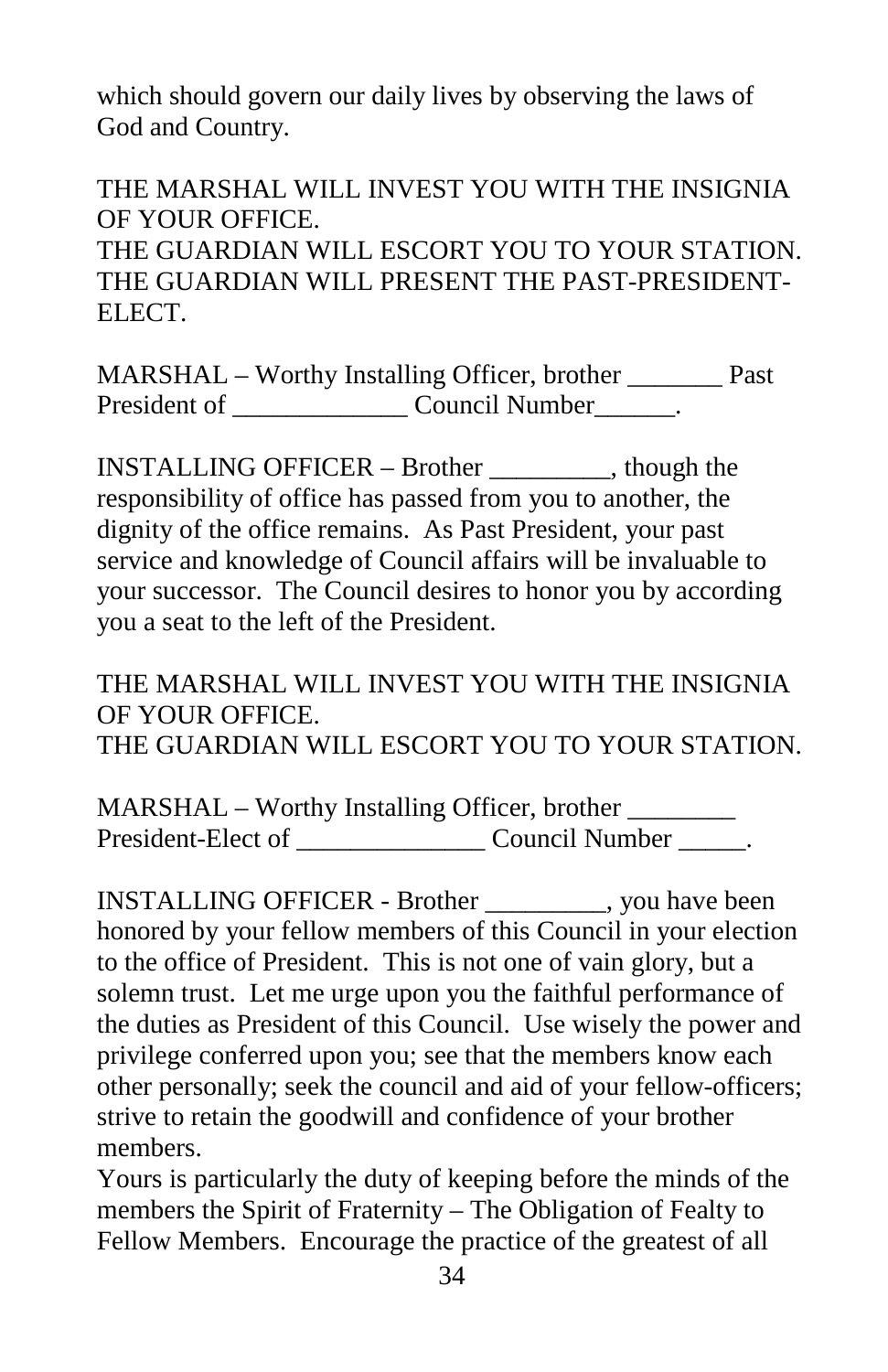the virtues, the virtue of Charity. See that the members render all aid when a fellow-brother is in trouble or distress. When death enters the ranks, see that they are buried with the honors due a brother and above all see that they are remembered in the Holy Sacrifice of the Mass. The leadership of the Council is in your hands, guide it well.

THE MARSHAL WILL INVEST YOU WITH THE INSIGNIA OF YOUR OFFICE.

THE GUARDIAN WILL ESCORT YOU TO YOUR STATION.

INSTALLING OFFICER (Council Chaplain may read the oath) – Officers of  $\qquad \qquad \text{ Council Number} \qquad \qquad$ . Please rise, raise your right hand, and repeat the obligation: I solemnly promise to obey the laws of the Young Men's Institute – I promise to attend the duties of my office – and to assist my brother officers in the performance of their work – I also promise to uphold the respect and stability of this Council – thus contributing to the greater honor and prosperity of the Young Men's Institute.

INSTALLING OFFICER - Brothers of \_\_\_\_\_\_\_\_\_\_\_\_\_\_\_\_

Council Number I, now declare that the officers have been duly installed according to the Laws of the Order. The degree of success that this Council will achieve during the coming term rests upon cooperation of the officers together with the membership. Let your every action express the precepts of the Young Men's Institute, "*Pro Deo, Pro Patria" – "For God, For Country*."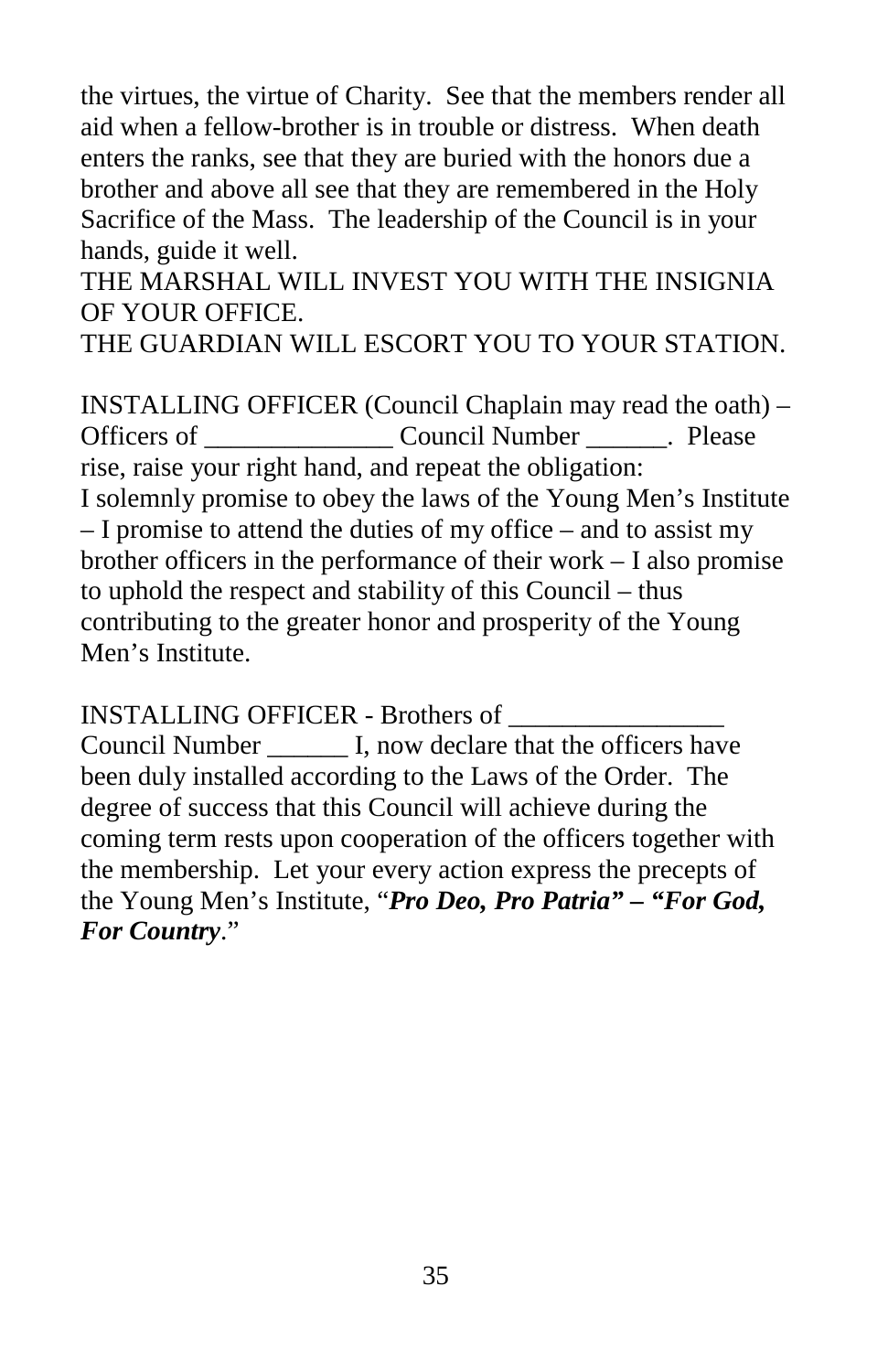## HOSTING A JOINT YMI COUNCIL / YLI INSTITUTE INSTALLATION

## General Information:

The duties of the Masters of Ceremonies, of both the YMI and the YLI will be to welcome the members, families, and guests and extend greetings from both organizations.

Prior to the start of the installation, they will ensure that the hall is properly setup with the help of the Marshal, the officers-elect are in proper order to either march in or be put in the cross formation at the very start of the program (*due to room limitations*).

The setup of the hall will be the same as an YMI Installation of Officers with the exception of adding the appropriate number of chairs for the YLI officers-elect to be placed side by side or one in front of the other, with the YLI officers-elect to be seated in front of the YMI officers-elect. The YMI/YLI officers-elect will be side by side during the procession with the ladies on their right.

For the Office of Marshal, Secretaries, and the Treasurer, the YLI Officers-elect will stand in front of the YMI Officers-elect in the cross formation. If there are other Officers-elect for either organizations that are not listed (i.e. organist), that individual(s) will be placed behind the Chaplain and will be installed after the Chaplain.

The Masters of Ceremony will direct the Guardian of the Flag and Guardian of the Cross to escort the Installing Officers and Installing Marshals to their stations. After the Masters of Ceremony make the introductions of the Installing Officers and Marshals, they will turn over the gavel and podium to them and be seated.

As the procession is about to start the YMI Installing Officer will rap the gavel three times for all to rise. After all Officers-elect are in place, the gavel will be rapped once to have the members, families, and guests be seated.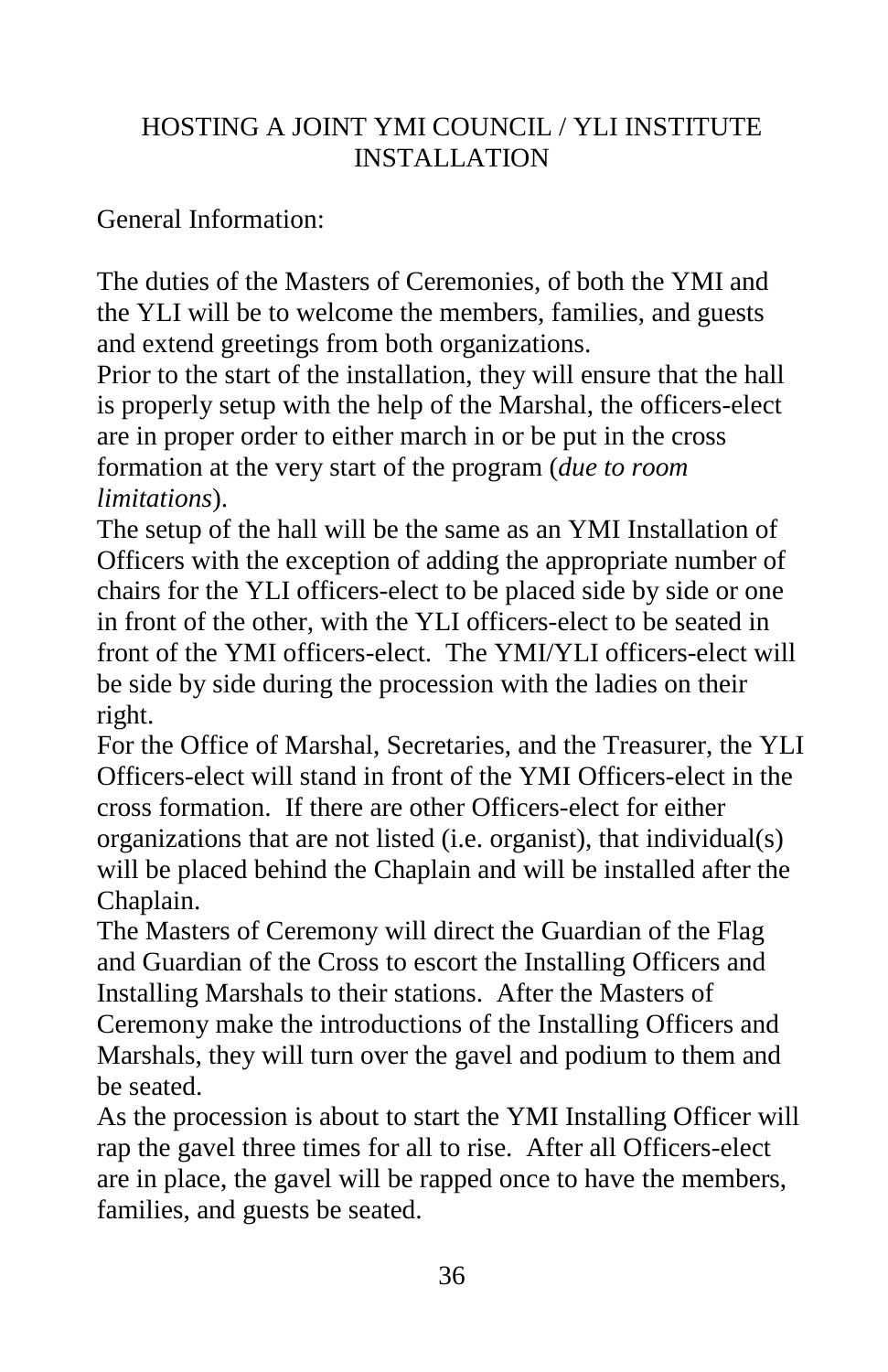The YLI Installing Officer will begin the program with the first officer-elect and then the YMI Installing Officer will do their first officer-elect. They will alternate back and forth through the positions.

## **At the conclusion:**

YMI INSTALLING OFFICER – The Joint Installation of the Young Ladies Institute and the Young Men's Institute is now completed, and I turn the gavel back over to our Masters of Ceremonies.

The Masters of Ceremony will thank the Installing team for a job well done and may have the newly installed Presidents make a brief speech.

If a brief meeting is to follow the installation, the YLI will do theirs first, with the YMI to follow.

Note: Modifications may be made to suit local customs.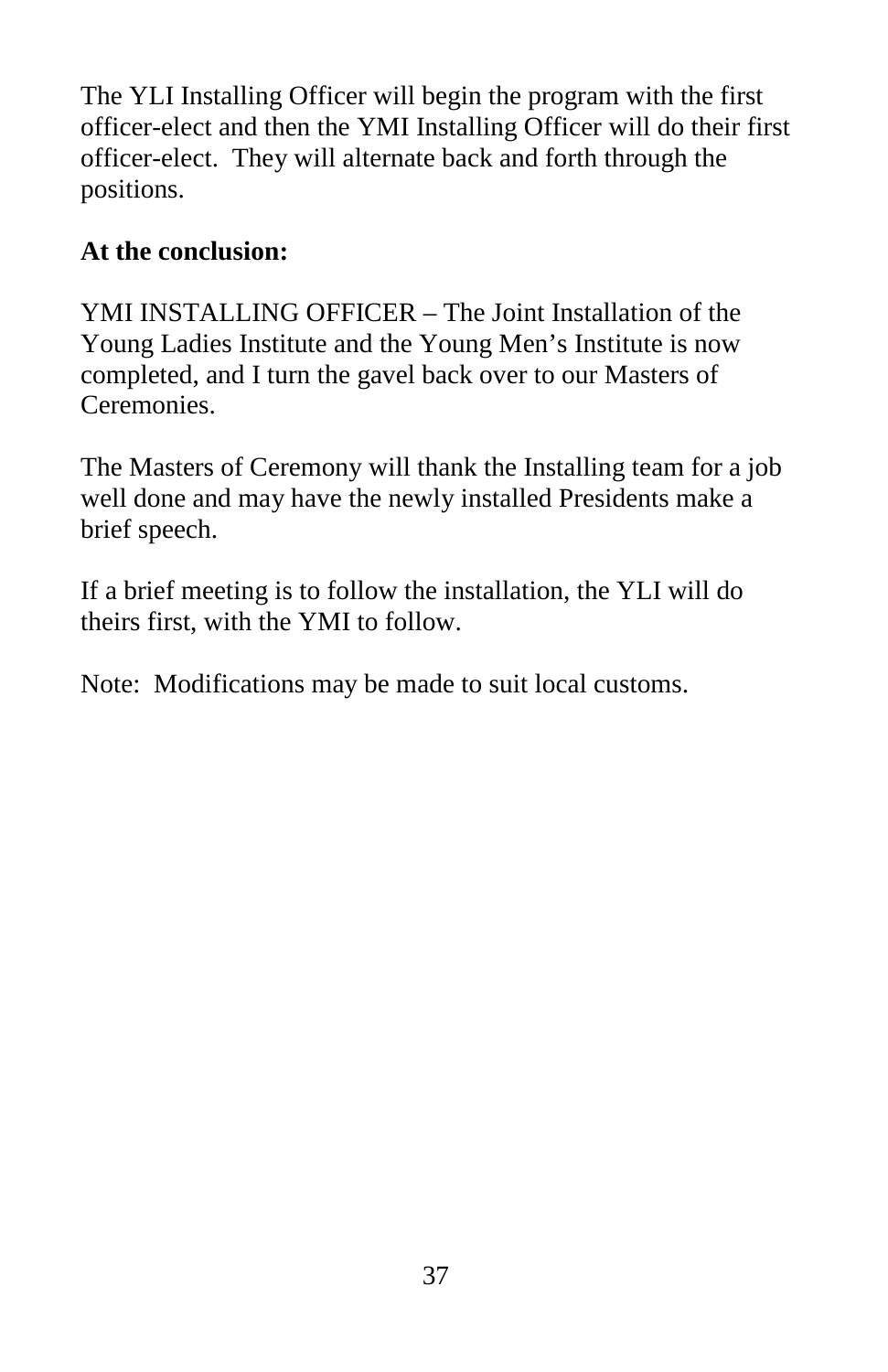Diagram:

# M-MC / L-MC M-IO / L-IO **SALUTATORY**  M-IM / L-IM M-GF L-GC M-CH / L-CH M- / L-O M-M / L-M M-SVP / L-SVP M-FVP / L-FVP M-PP / L-PP L-M L-RS L-FS L-TR M-M M-RS M-FS M-TR M-P / L-P  $M-S/L-S$ M-EC / L-EC M-EC / L-EC M-EC (chrmn) / L-EC (chrmn)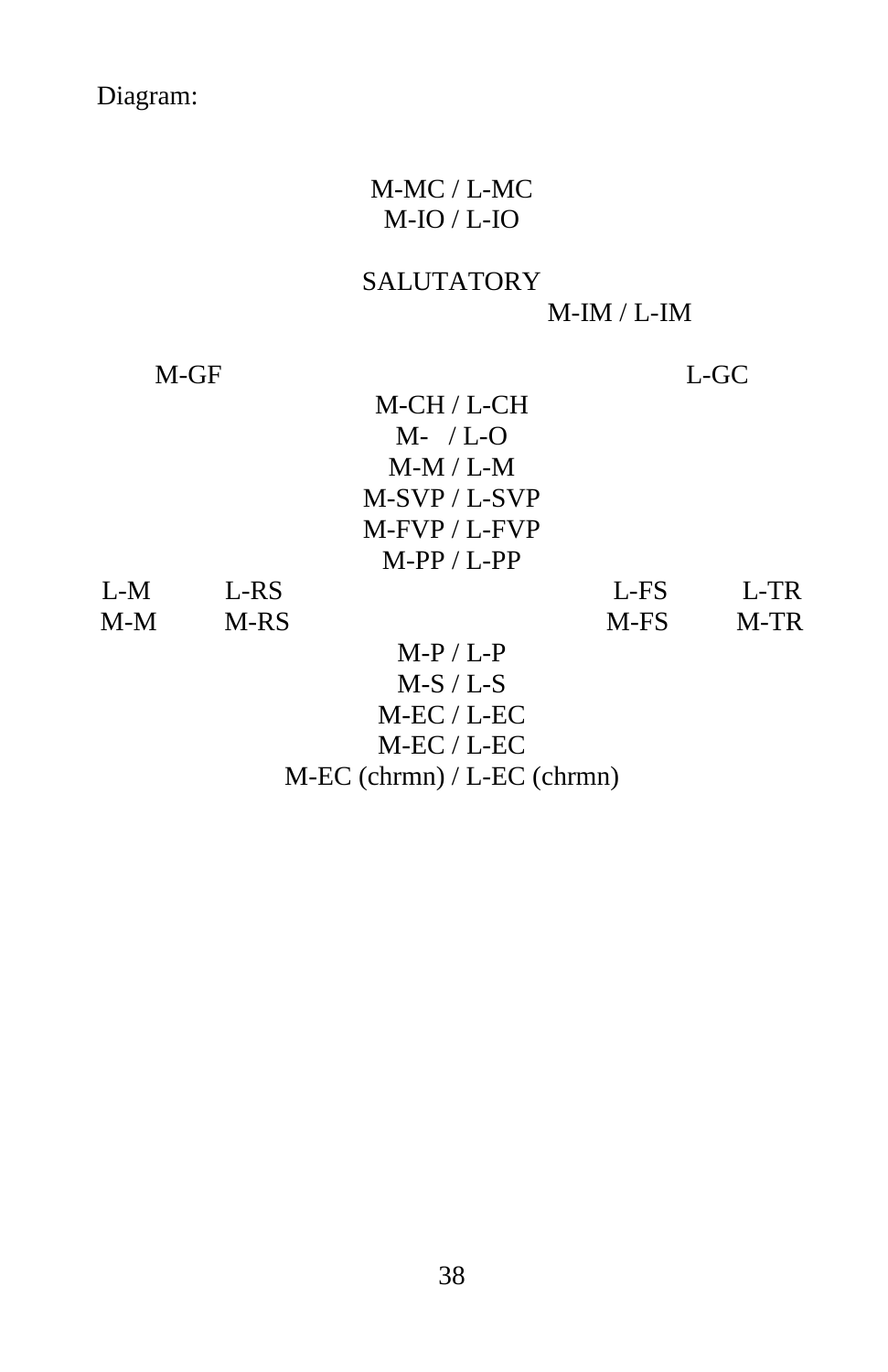Intentionally blank